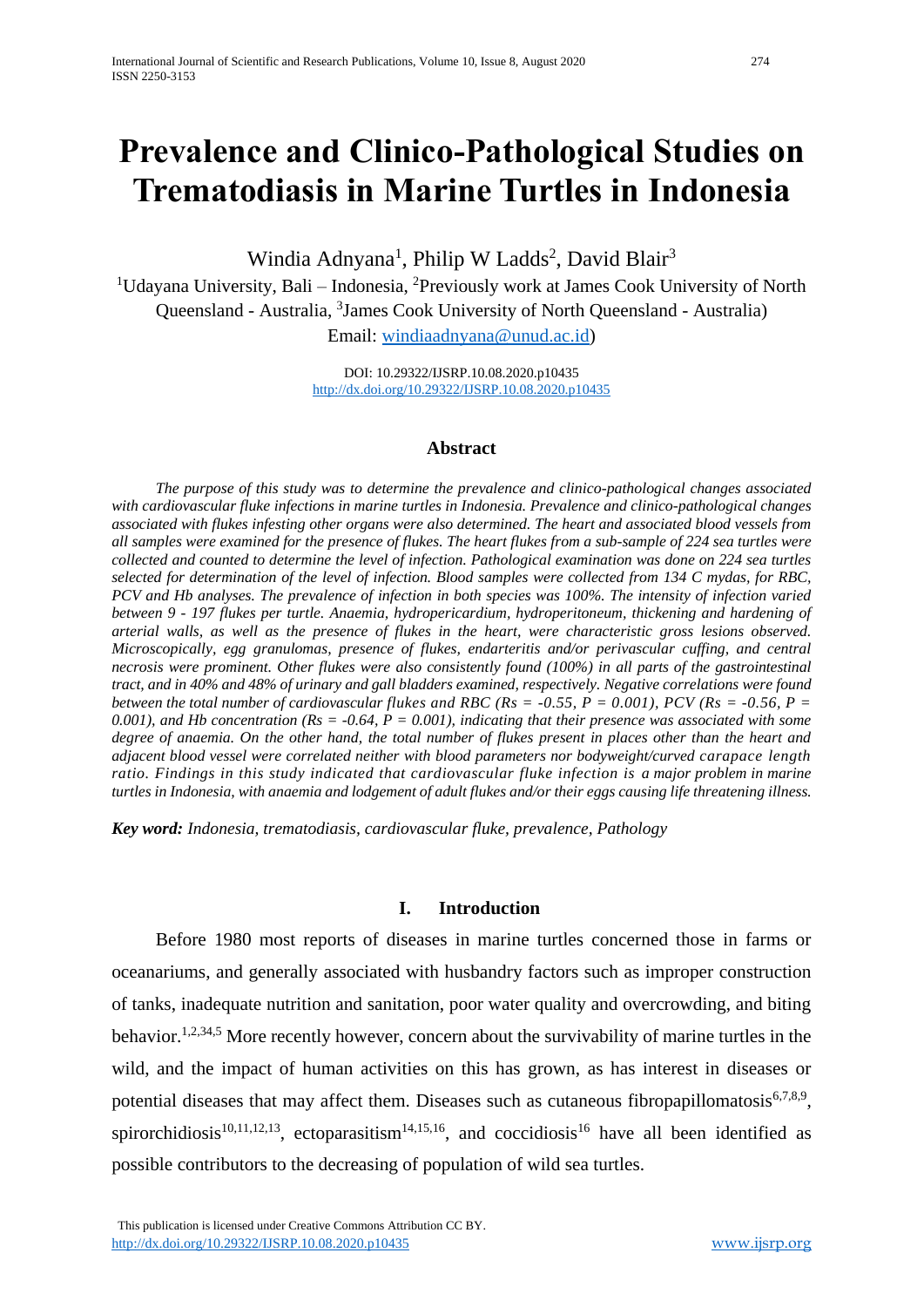As well as cutaneous fibropapillomatosis, which is of major interest<sup>9</sup>, cardiovascular fluke (CVF) infection (spirorchidiosis) is another potentially life threatening disease of marine turtles in the wild $10,12,13,17,18$ . These digenetic trematodes belong to the family Spirorchiidae<sup>19,20,21,22,23</sup>. This disease is characterized by a focus of inflammatory cells associated with flukes or their released eggs surrounding blood vessels in any tissue $10,12,13,17,23$ .

The prevalence and epidemiology of CVF have been described in green and loggerhead turtles<sup>22,23</sup> and however, as such study was mainly based on field necropsy of dead or moribund turtles, the results may be misleading if used to estimate the actual prevalence of infection and its impact on the wild population of sea turtles<sup>24</sup>.

The purpose of the present study was to determine the prevalence and clinicopathological changes associated with spirorchids infections in slaughtered marine turtles in Indonesia. These animals are more likely to indicate the levels of disease in wild populations than are the moribund animals examined in previous studies. In addition, prevalence and clinico-pathological changes associated with flukes infesting other sites such as those in the intestine, urinary bladder, and gall bladder were also determined. This study was part of a larger study entitled "Diseases and Husbandty Aspects of Wild-Caught Marine Turtles in Indonesia".

#### **II. Materials and Methods**

## *Collection of material*

Observations were made and samples were collected at a turtle abattoir near Tanjung Benoa Bay, Bali, during January 1994 to December 1994, five years before all species of sea turtles are protected in Indonesia. The curved carapace length (CCL) of the turtles varied between 39 cm - 116.5 cm (mean  $\pm$  SD = 76.8 cm  $\pm$  22.6) and originating from various capture sites in the Indonesian seas (**Fig 1**). Turtles were transported to Bali by boat and were slaughtered one to 20 days following their arrival. Details of turtles examined for this purpose, in relation to capture sites, maturity status, and sex are presented in **Table 1**.

**Table 1:** Total turtles examined clinically for trematodiasis and after slaughter in abattoirs in Bali, in relation to their capture site, maturity status, and sex.

|             | Chelonia mydas |        |      |          |                          | Eretmochelys imbricata   |      |          |
|-------------|----------------|--------|------|----------|--------------------------|--------------------------|------|----------|
|             |                | Mature |      | Immature |                          | Mature                   |      | Immature |
|             | Male           | Female | Male | Female   | Male                     | Female                   | Male | Female   |
| Java Sea    | 19             | 132    | 77   | 205      | $\overline{\phantom{0}}$ | $\overline{\phantom{a}}$ | 20   | 71       |
| Teluk Cempi |                |        |      | 39       | $\overline{\phantom{a}}$ | $\overline{\phantom{0}}$ |      | 30       |

 This publication is licensed under Creative Commons Attribution CC BY. <http://dx.doi.org/10.29322/IJSRP.10.08.2020.p10435> [www.ijsrp.org](http://ijsrp.org/)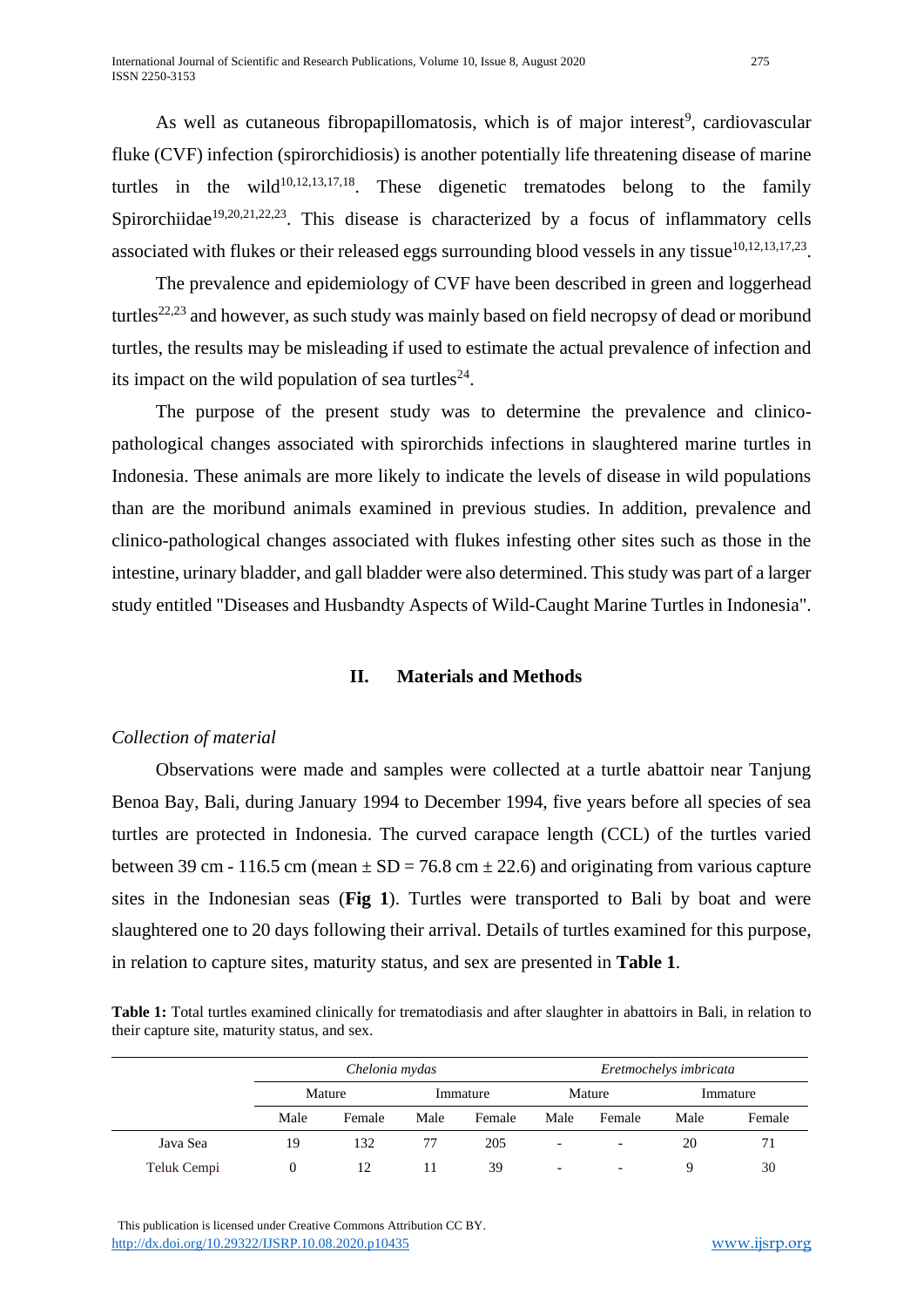| International Journal of Scientific and Research Publications, Volume 10, Issue 8, August 2020 | 276 |
|------------------------------------------------------------------------------------------------|-----|
| ISSN 2250-3153                                                                                 |     |

| Wakatobi             | 10  | 37  | 8                        | 9                        |                          |                          |                          |     |
|----------------------|-----|-----|--------------------------|--------------------------|--------------------------|--------------------------|--------------------------|-----|
| Aru                  | 41  | 140 | 7                        | 6                        | $\overline{\phantom{a}}$ | $\overline{\phantom{0}}$ | $\overline{\phantom{0}}$ |     |
| Berau                | 56  | 119 | 4                        |                          | $\overline{\phantom{a}}$ | $\overline{\phantom{0}}$ | $\overline{\phantom{0}}$ |     |
| Bird's Head of Papua | 39  | 128 | $\overline{\phantom{a}}$ | $\overline{\phantom{0}}$ | -                        |                          | $\overline{\phantom{0}}$ |     |
| Sukamade             | 44  | 102 | $\overline{\phantom{a}}$ | 2                        | $\overline{\phantom{0}}$ |                          | $\overline{\phantom{0}}$ |     |
| Pangumbahan          | 51  | 104 | $\overline{\phantom{a}}$ | $\overline{\phantom{a}}$ | $\overline{\phantom{a}}$ | $\overline{\phantom{0}}$ | $\overline{\phantom{a}}$ |     |
| Total                | 260 | 774 | 107                      | 268                      |                          |                          | 30                       | 108 |



**Fig 1**: Capture sites of marine turtles examined during the study. 1 (Java Sea), 2 Teluk Cempi, Sumbawa), 3 (Wakatobi, South-East Sulawesi), 4 (Aru), 5 (Berau, East Kalimantan), 6 (Bird's Head of Papua), 7 (Sukamade, East Java), and 8 (Pangumbahan, West Java).

#### *Determining the prevalence of infection*

During slaughtering, the heart and associated blood vessels from each of 1409 *C mydas* and 140 *E imbricata* were examined for the presence of flukes. To determine the level of infection of CVF, the heart flukes from a sub-sample of 195 *C mydas* and 29 *E imbricata* were collected and counted. The prevalence and levels of infection with flukes in the gut, urinary bladder, and gall bladder, however, were determined in only 134 *C mydas*.

Collection, fixation, staining procedures, and identification of flukes were done as follows. After the turtles were slaughtered and the plastron was removed, the organs, were separated into: (a) the alimentary tract, (b) urinary bladder, (c) gall bladder, and (d) heart and adjacent blood vessels (approximately 10 cm length). The alimentary tract was then separated into stomach, small intestine, and the large intestine. All of these organs were put into separate buckets (volume approximately 2 litres) filled with a saline solution (formula: 1 part sea water and 3 parts tap water). It should be noted that an attempt was also made to collect flukes from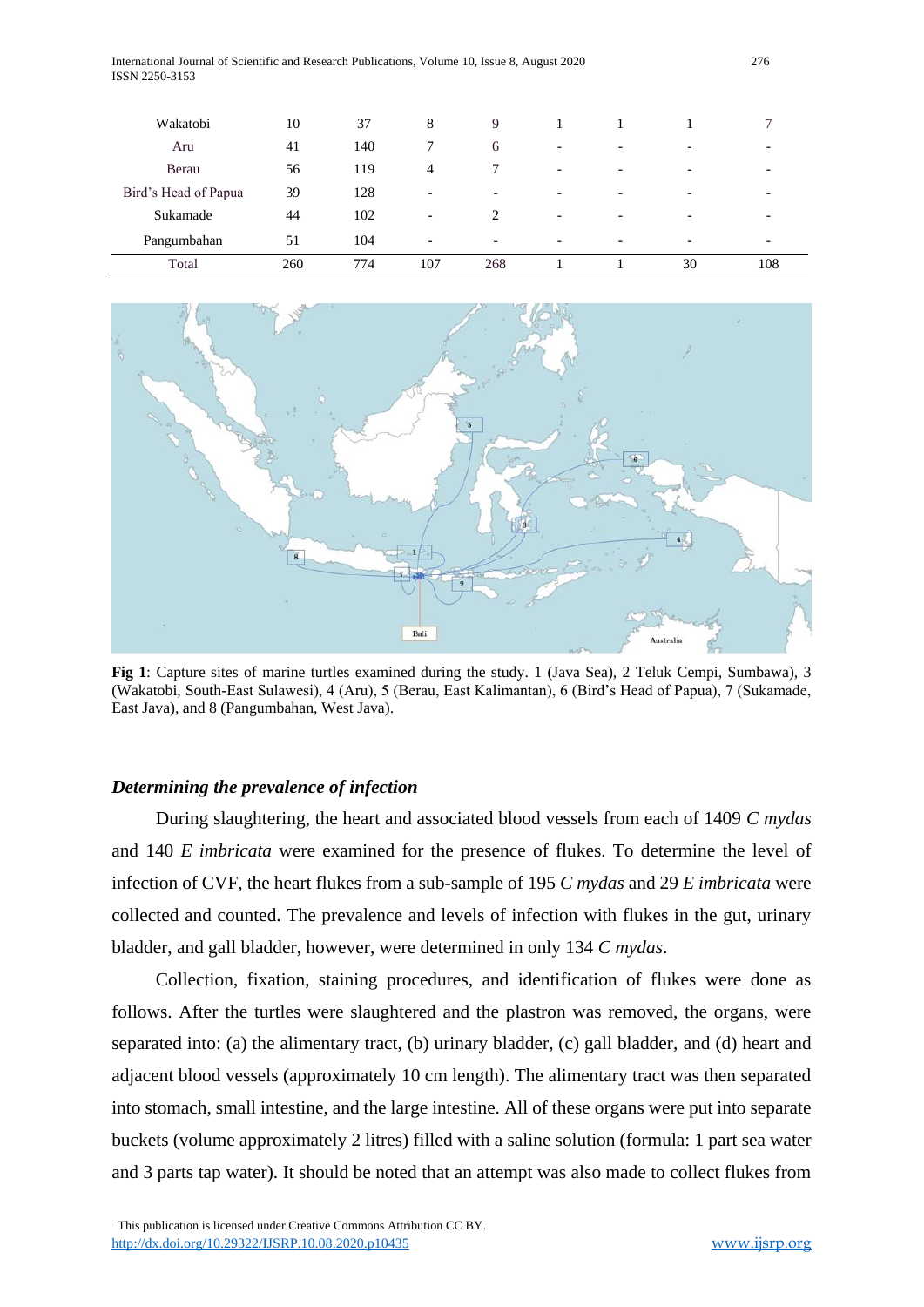the liver, spleen, kidneys (with attached ovary/testes), and lungs (including trachea), by slicing them into several pieces (almost all the way through), followed by the procedure applied also for the heart and adjacent blood vessels, gut, gall and urinary bladder. However, as this practice inconvenienced the butcher and the abattoir owner, it was discontinued.

The presence of flukes in the gastrointestinal tract, urinary bladder, the gall bladder, and the heart were evaluated after these organs were cut open, then turned inside-out, and all their contents washed carefully into saline (the surfaces being rubbed gently to dislodge the parasites). In addition, these organs were agitated in the sea water filled buckets every few minutes for about 30 minutes, after which they were removed, and the buckets and their contents, were then swirled repeatedly, allowing intervals of a few minutes for particulate matter to settle. Sea water was then decanted gently. This washing/sedimentation process was repeated until the supernatant was clear, and when appropriate, was transferred to a smaller container. After the water was reduced as much as possible, hot formalin (10% neutral buffered formalin) was poured on top of the flukes quickly (to prevent the flukes from being curled), and then, they were removed into petri dishes, and immediately observed, identified and counted under the dissecting microscope.

Parasites were washed in distilled water, stained by placing them in glass cavity blocks filled with 3-5 ml Gower's Carmine or Delafield's solution<sup>25</sup>. After approximately 24 hours, the stain was discarded, and the worms were rewashed in distilled water. Depending on the intensity of the stain taken by the worms, they were de-stained by 0.5% HCL solution, until the stain was removed from the parenchyma, but the gonads were pale pink. After being partially de-stained in this manner, the worms were put into Scott's substitute tap-water for about five minutes, followed by dehydration through an alcohol series (70, 90, 95, and 100%). Dehydration in each concentration of alcohol was for about 30 minutes. Clearing was done by xylol, and Canada balsam or permount were then used to mount the worms before labelling. Identification was done using light microscopy based on manual provided by Blair (unpublished)  $^{26}$ .

## *Pathological examinations*

A complete pathological examination was done on 224 sea turtles selected for determination of the level of infection of CVF. At slaughter of the turtles, organs were first examined in situ, then a more detailed examination was done after viscera were removed. The slaughter was done by a standard butchering procedure applied in the turtle abattoir.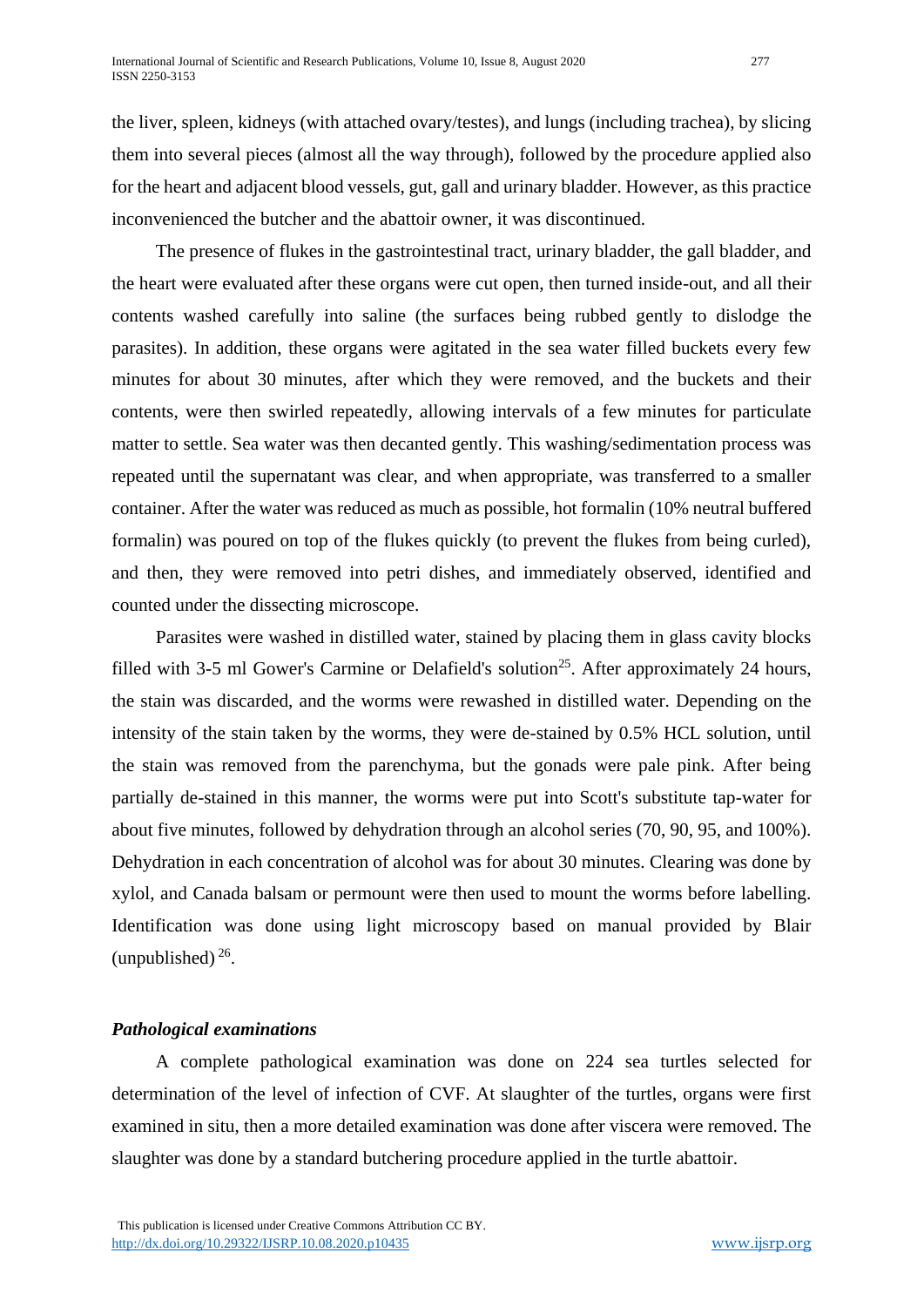For histopathology, irrespective of whether or not gross changes were noted, representative tissues from 224 marine turtles were taken. Included were all major organs viz. brain, eyes, salt-secreting gland, lung, liver (sometimes with gall bladder), kidney, urinary bladder, spleen, heart, gonads, and gastrointestinal tract with pancreas. These were fixed in 10% neutral buffered formalin, and after paraffin embedding, sections cut at 6µm, were stained with haematoxylin and eosin.

#### *Haematological examination*

Blood samples were collected from 134 *C mydas* in which the flukes in organs such as the heart, gut, urinary and gall bladders were collected and counted. Blood collection was done for adult (CCL more than 85 cm)<sup>27</sup> and immature turtles<sup>28</sup>. All samples were sent on ice, directly to the Disease Investigation Center office in Bali for determination of RBC, PCV, and Hb.

# *Determining correlations between total heart flukes or total flukes found in other organs, with bodyweight/CCL ratio and some blood parameters*

Such correlations were ascertained in the 134 green turtles from which blood was collected as above. These turtles were of varying size (CCL =  $37.2$  cm to 110.2 cm). All had been captured in approximately the same habitat (ie waters around the Java Sea in the eastern part of Java), during May 1994. Following their capture, all turtles experienced an "out of water" period of approximately nine days during transportation to Bali, and while being kept in the temporary holding areas for two to three days before slaughter. Bodyweight was measured and blood samples taken twice, ie immediately after the arrival of the turtles (at the unloading site), and immediately before slaughter.

#### *Statistical analysis*

Flukes were grouped into two groups according to location where they were found; those found within the heart, and those collected in the gut, urinary and the gall bladders. Total flukes in each of these two broad locations were then correlated with the bodyweight/CCL ratio and blood variables such as RBC, PCV, and Hb by means of a bivariate Spearman Rank Correlation test<sup>29</sup>.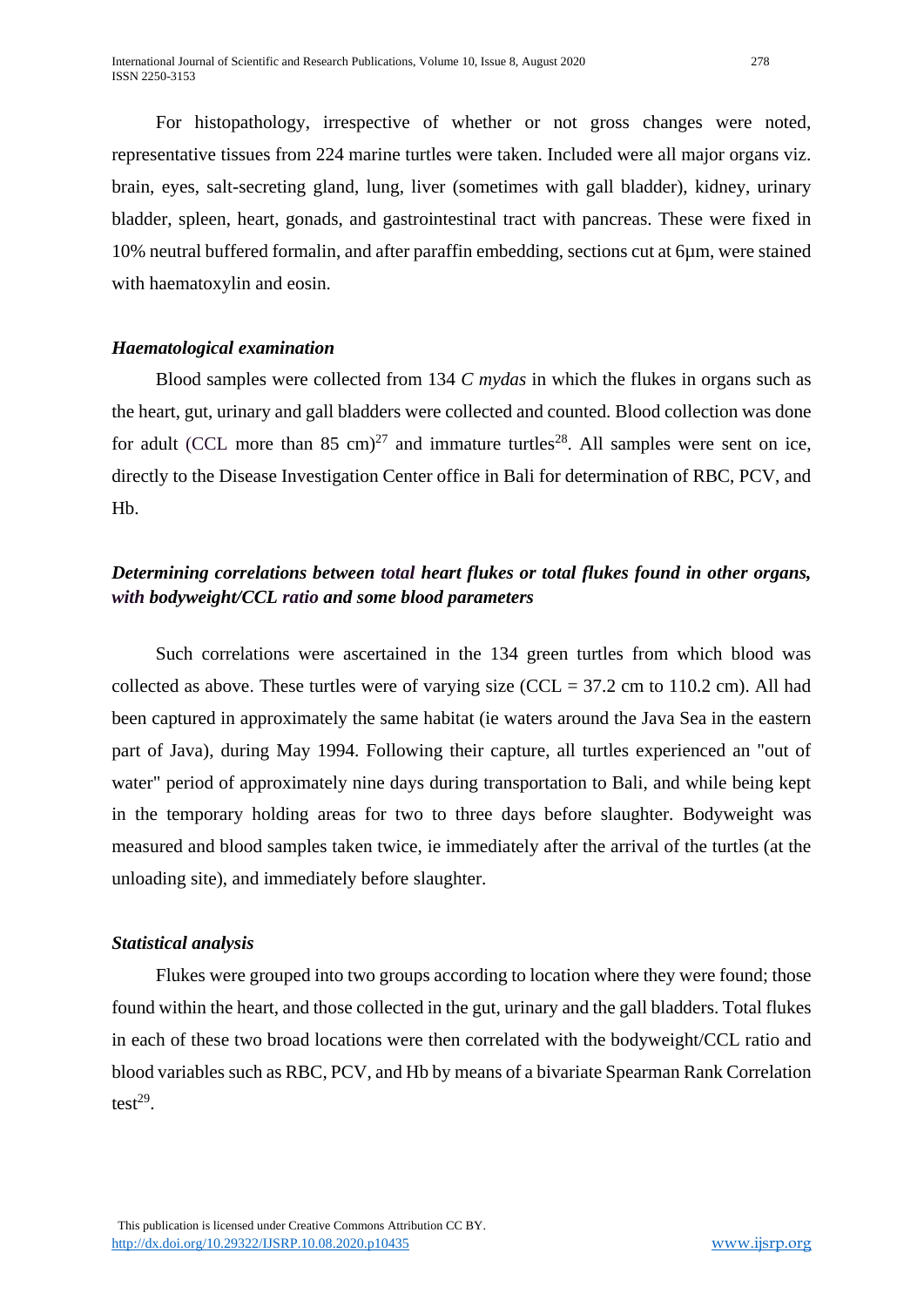## **III. Results**

## *Prevalence of the cardiovascular fluke's infection*

All samples examined harbored cardiovascular flukes (CVF). The prevalence of infection in both *C mydas* and *E imbricata* was 100%. Based on the examination of 195 *C mydas* and 29 *E imbricata*, flukes of six genera of the family Spirorchiidae were associated with cardiovascular lesions. In order of decreasing prevalence, they were Learedius (89.7%), Hapalotrema (36%), Neospirorchis (12.5%), Amphiorchis (1.3%), Spirorchis (0.9%), and Monticellius (0.9%). All of these flukes were identified in *C mydas*, but only four genera namely Learedius, Hapalotrema, Neospirorchis, and Amphiorchis were found in *E imbricata* (**Table 2**).

*Learedius sp* was the most prevalent CVF in *C mydas*, as evidenced by its prevalence in 193 of 195 (99%) green turtles examined. *Learedius sp* was found either as a single invader (116 of 193 - 60.1%), or in combination with other heart flukes (**Table 3**). In 77 *C mydas* infected with two or more genera of heart flukes, a combination involving Learedius and Hapalotrema was the most common (57 of 77 - 74%).

**Table 2**. Prevalence of cardiovascular infection, in relation to the genera of the fluke, in a total of 224 turtles, composed of 195 *C mydas* and 29 *E imbricata*. Numbers in brackets are the total numbers of each species of turtle infected.

| Fluke                | Species and number of infected<br>turtles | Total turtles<br>infected | Prevalence $(\% )$ |
|----------------------|-------------------------------------------|---------------------------|--------------------|
| Learedius            | $C$ mydas (193)<br>$E$ imbricata $(8)$    | 201                       | 89.7               |
| Hapalotrema          | $C$ mydas (60)<br>$E$ imbricata (22)      | 82                        | 36                 |
| <b>Neospirorchis</b> | $C$ mydas (27)<br>$E$ imbricata $(1)$     | 28                        | 12.5               |
| Amphiorchis          | $C$ mydas $(2)$<br>$E$ imbricata $(1)$    | 3                         | 1.3                |
| <b>Spirorchis</b>    | $C$ mydas $(2)$                           | 2                         | 0.9                |
| Monticellius         | $C$ mydas $(2)$                           | റ                         | 0.9                |

*Hapalotrema spp*. was another CVF that was of probable importance in *C mydas*. Its prevalence was 30.3% (59 of 193) turtles. It was present as the only genus of CVF found in two *C mydas* but was in combination with other heart flukes in the remaining 57. Other spirorchids namely Neospirorchis, Amphiorchis, Spirorchis, and Monticellius were less. Prevalent in green turtles. None was found as a single invader, but in combination with *Learedius sp* (**Table 3**).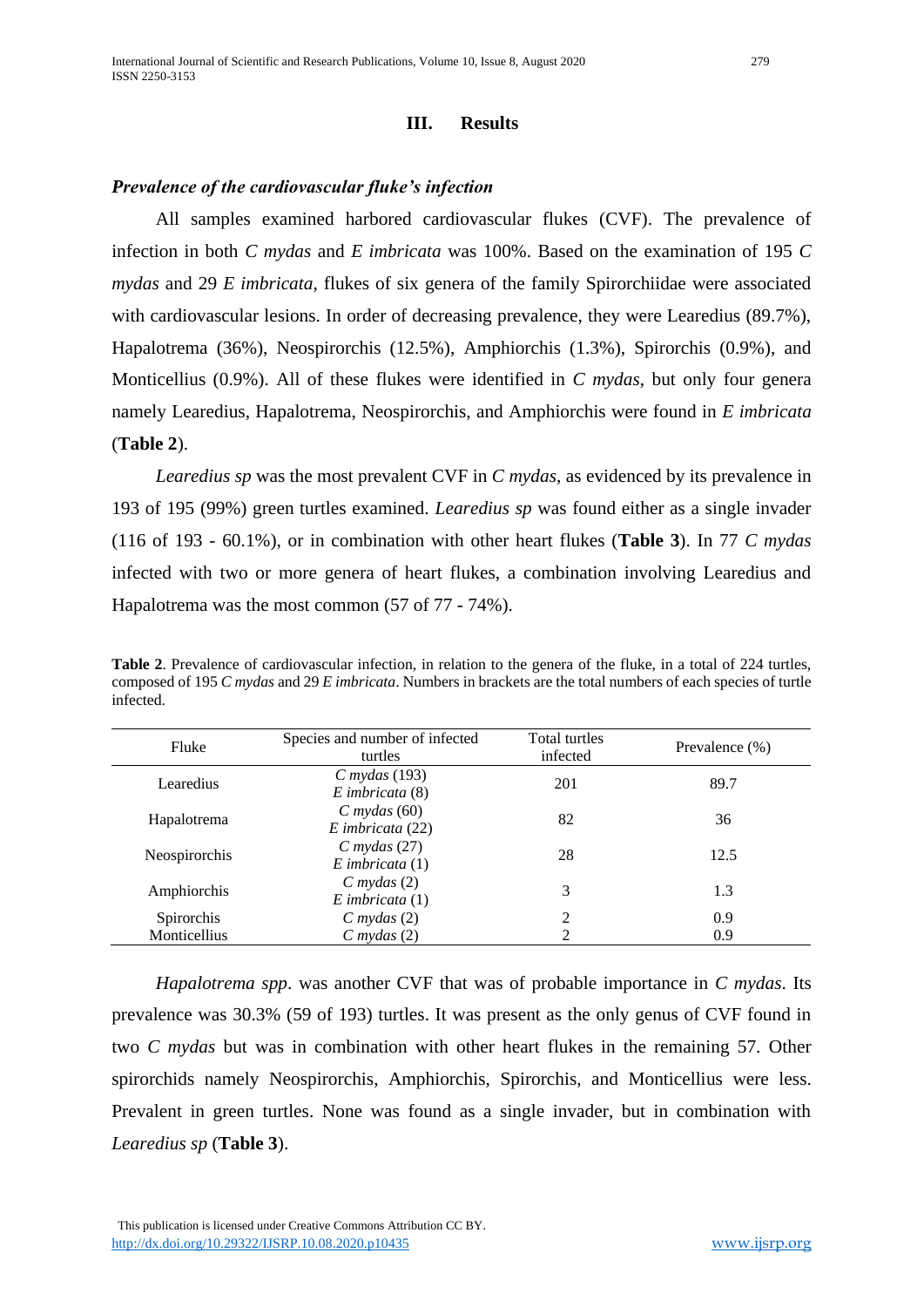| <b>Flukes</b>                             | No. infested with particular fluke(s) | Prevalence (%) |
|-------------------------------------------|---------------------------------------|----------------|
| Learedius (single infestation)            | 116                                   | 59.5           |
| Learedius and Hapalotrema                 | 45                                    | 23.2           |
| Learedius and Neospiroschis               | 17                                    | 8.7            |
| Learedius and Amphiorchis                 |                                       | 0.5            |
| Learedius and Monticellius                |                                       | 0.5            |
| Learedius, Hapalotrema, and Neospirorchis | 10                                    | 5.1            |
| Learedius, Hapalotrema, and Spirorchis    |                                       | 0.5            |
| Learedius, Hapalotrema, and Monticellius  |                                       | 0.5            |
| Learedius, Hapalotrema, Amphiorchis, and  |                                       | 0.5            |
| Hapalotrema (single infestation)          | 2                                     |                |
| Total infested green turtles              | 195                                   | 100            |

**Table 3.** Cardiovascular flukes found in a total of 195 green turtles.

Unlike in green turtles where Learedius was the most commonly found, in hawksbill turtle, Hapalotrema was more important. Overall prevalence of Hapalotrema infestation in hawksbills was 69% (22 of 29 examined); in two hawksbills this fluke was in combination with other flukes (**Table 4**).

**Table 4.** Cardiovascular flukes found in a total of 29 hawksbill turtles examined.

| <b>Flukes</b>             | No. infested with particular fluke(s) | Prevalence $(\%)$ |
|---------------------------|---------------------------------------|-------------------|
| Hapalotrema               | 20                                    | 69                |
| Learedius                 |                                       | 17.1              |
| <b>Neospirorchis</b>      |                                       | 3.5               |
| Hapalotrema and Learedius |                                       | 6.9               |
| Learedius and Amphiorchis |                                       | 3.5               |
| Total infested hawksbills | 29                                    | 100               |

Learedius and Neospirorchis were two genera that were also found independently in hawksbills. Their respective prevalence was 17.2% (5 of 29) and 3.5% (1 of 29). As in green turtles, Amphiorchis in hawksbills was in combination with another fluke *(*Learedius*),*  probably indicating a minor role of this fluke in the hawksbill turtle.

#### *Level of infection*

The intensity of infection varied greatly between 9 and 197 (35  $\pm$  30 – Mean  $\pm$  SD), and relatively few turtles (28 of 224 - 12.5%) had burdens of more than 65 CVF. This feature was apparent for both turtle species. In green turtles, the average CVF burden was  $37 \pm 37$  (range  $= 9 - 197$ ), with only a small proportion of turtles (27 of 195 - 12.1 %) having more than 65 CVF. In the hawksbill, the average CVF burden  $(21 \pm 16, \text{ range} = 9 - 79)$  was less and the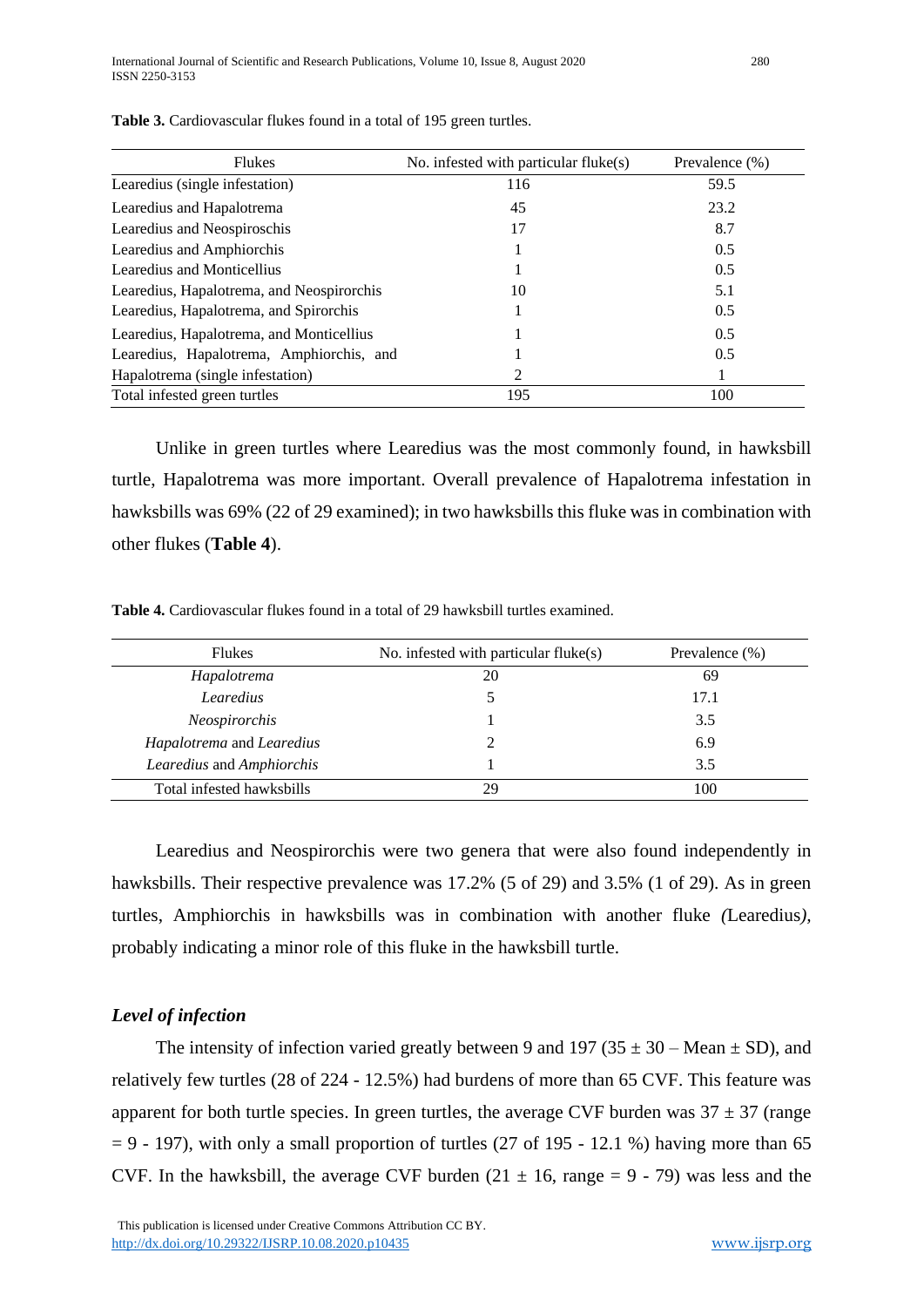majority (23 of 29 - 79.3%) had fewer than 25 CVF.

#### *Clinical signs*

Marine turtles from Indonesia examined during this study were wild-captured, and apart from changes such as debilitation, lacerations and fibropapillomatosis<sup>30</sup> they showed no overt clinical signs of illness. It was difficult to ascertain to what extent debilitation was due to fluke infection. Most turtles were emaciated, as reflected by a concave appearance of the plastron and a "sunken" appearance of both eyes. They were generally immobile, and unresponsive when approached. Some turtles were reported to have exhibited a buoyancy abnormality and were observed floating in the water. A bloody discharge from the mouth, with a frequent forced expiratory effort was noticed in one green turtle. A continuous shaking of the head to the right side was noted in another green turtle. Additionally, most of the turtles had an indication of external trauma such as wounds on of the front or hind flippers. One had a large irregularly shaped deep wound on the ventral side of the neck.

#### *Pathological changes associated with cardiovascular fluke infection*

In general, pathological changes observed in CVF-affected green turtles and hawksbills were comparable to those described in previous reports for loggerheads<sup>12</sup>, green turtles<sup>10,11,13,17</sup>, and hawksbills<sup>11</sup>. Emphasis here is therefore placed on exceptional or unusual findings not previously described.

#### *Gross findings*

Gross changes observed in green and hawksbill turtles were similar. The lesions observed and their prevalence are tabulated in **Table 5**. Anaemia, indicated by paleness and lack of normal coloration of all organs were observed in 34 green turtles and five hawksbills. A total of 29 *C mydas* and four *E imbricata* that were heavily infected by spirorchids (with fluke burdens of more than 60 per animal) all had an excess of one to two liters of clear pericardial (hydropericardium) and peritoneal fluid (hydroperitoneum) as compared to turtles infected lightly.

Flukes were found in any part of the heart chamber (**Fig 2a**), but were mostly on the endocardium of both auricles, especially on the atrioventricular valves. Thickening and hardening of arterial walls, which was sometimes accompanied by thrombosis (either with or without the visible presence of flukes) was frequent (43 of  $233 - 18.5\%$ ) in the aortic arches (**Fig 2b and c**) in green turtles with a total of at least 60 flukes. A similar lesion was also found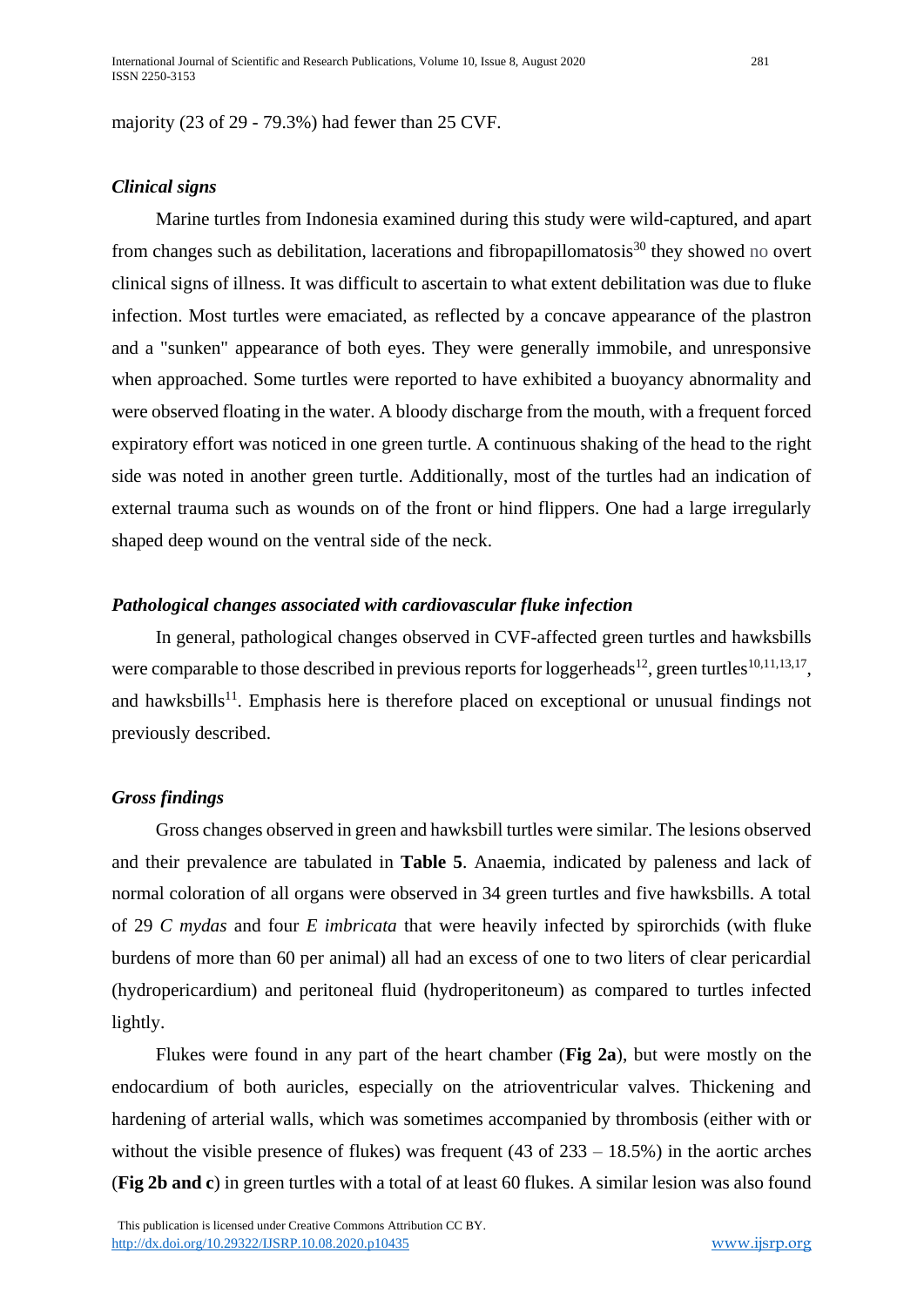in other blood vessels, such as those beneath the serosa of the gastrointestinal tract (38 of 233 - 16.3%), or within the meninges (35 of 63 – 55.6%) (**Fig 2d**).

| <b>Gross lesions</b>                               | $C$ mydas (N=200) | $E$ imbricata (N=31) |
|----------------------------------------------------|-------------------|----------------------|
| General:                                           |                   |                      |
| Anaemia                                            | 17                | 16.1                 |
| Hydropericardium and                               | 14.5              | 12.9                 |
| Hydroperitoneum                                    |                   |                      |
| Heart and major vessels:                           |                   |                      |
| Sub-endocardial petechiae                          | 22                | 32.3                 |
| Arterial aneurisms with or without                 | 18.5              | 12.9                 |
| thrombosis                                         |                   |                      |
| Para-aneurismal cysts                              | 3.5               | $\theta$             |
| Calipee:                                           | 94                | 87.1                 |
| Mucoid degeneration                                |                   |                      |
| Gastrointestinal tract:                            |                   |                      |
| Multiple nodules in the serosa and                 | 61.5              | 38.7                 |
| muscularis layer of the stomach                    |                   |                      |
| and/or intestine                                   |                   |                      |
| Raised linear and darkly pigmented                 | 9.5               | 3.2                  |
| lesions in the intestine                           |                   |                      |
| Brain:<br>mineralization<br>Aneurisms<br>and<br>of | 56.4              | 25.8                 |
| the<br>meningeal vessels                           |                   |                      |

**Table 5** : The prevalence of gross lesions observed in a total of 231 sea turtles in Indonesia.









 This publication is licensed under Creative Commons Attribution CC BY. <http://dx.doi.org/10.29322/IJSRP.10.08.2020.p10435> [www.ijsrp.org](http://ijsrp.org/)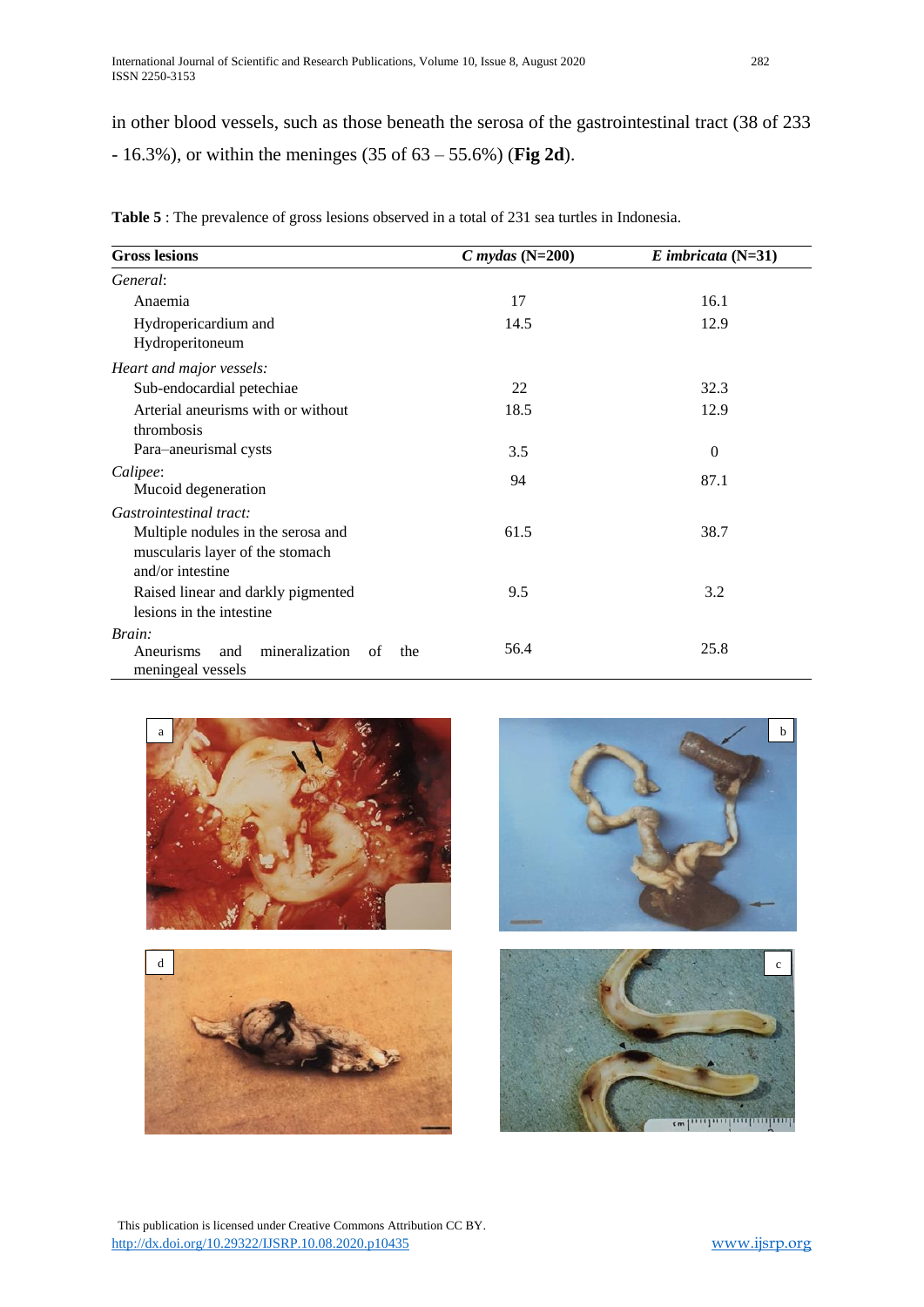**Fig 2:** Gross pathology associated with cardiovascular fluke infection in the heart and blood vessels. (**a**) Blood flukes (Digenea: Spirorchiidae) within the heart chamber of a green turtle. Note that the flukes (arrows) are very small (about 0.1 to 0.2 cm length and 0.04 to 0.06 cm wide) and are largely transparent except for the dark, laterally-located vitelline glands and gut. These flukes were identified as Hapalotrema which is one of the largest heart flukes in the sea turtle. (**b**) Thickening and aneurysmal dilation of the wall of the aortic arch of a green turtle as a result of entrapped flukes or their eggs. Bar  $= 20$  mm. This lesion, which was frequently accompanied by thrombosis and mineralization, seemed to be associated with the severity of infection as manifested by the total flukes found in the heart chamber. Note heart (short arrow) and portion of trachea (long arrow). (**c**) Section following formalin fixation of the aortic arch of a green turtle infected with cardiovascular flukes. Note irregular thickness of vessel wall and focal haemorrhagic lesions (arrow heads). (**d**) Thickening of the wall of the meningeal vessels of a green turtle as result of entrapped flukes or their eggs.  $Bar = 10$ mm.

#### *Histopathological changes*

Microscopically, the prominent features of spirorchidiosis were egg granulomas, presence of fluke's endarteritis and/or perivascular cuffing, and central necrosis. In each infected turtle, single or multiple egg granulomas in different stages of development were observed in most tissues examined including brain and meninges, choroid layer of the eyes, salt-secreting glands, skin, lung, trachea, oesophagus, stomach, small intestine (including pancreas), pseudo-caecum, large intestine, liver and gall bladder, adrenal, kidney, urinary bladder, gonads, and heart and major blood vessels. A characteristic feature of granulomas was the presence of intact eggs or remnants of them surrounded by giant cells, macrophages, lymphocytes, and plasma cells after contained by a fibrous capsule (**Fig 3a**). The latter granulomas were found especially in lung, kidney, liver, and spleen. Whether granulomas were focal or multifocal depended on the organ involved, and the severity of the infection. In most organs namely heart, skin, kidney, urinary bladder, gonads, trachea, and oesophagus, focal granulomas associated with a solitary intact or disintegrating fluke egg were common. In spleen, lungs, gut, choroid layer of the eye, brain, and major blood vessels, however, multifocal granulomas, which were associated with numerous eggs (**Fig 3b**) were more frequent and were observed not only in the intima of blood vessels, but also scattered within their vasa vasorum. In the meningeal vessels and within the parenchyma of the brain, presence of numerous eggs and/or adult flukes (**Fig 3c**) sometimes elicited hemorrhages.

Adult flukes (intact or disintegrating) were also frequently encountered in sections (**Fig 3d**). In order of decreasing prevalence, they were found within blood vessels of the brain (64 of 79 examined - 81%), gut (86 of 212 - 40.6%), salt-secreting gland (18 of 54 - 33.3%), heart (49 of 201 - 24.4%), spleen (49 of 219 - 22.4%), kidney (33 of 185 - 17.8%), lungs (33 of 217 - 15.2%), adrenal (29 of 209 - 13.9%), and liver (25 of 193 - 13%). In the brain, flukes were especially present in the meningeal vessels (64 of 64 - 100%), and much less often (9 of 64 - 14.1%) were they found to penetrate into the arterioles of the brain parenchyma. In the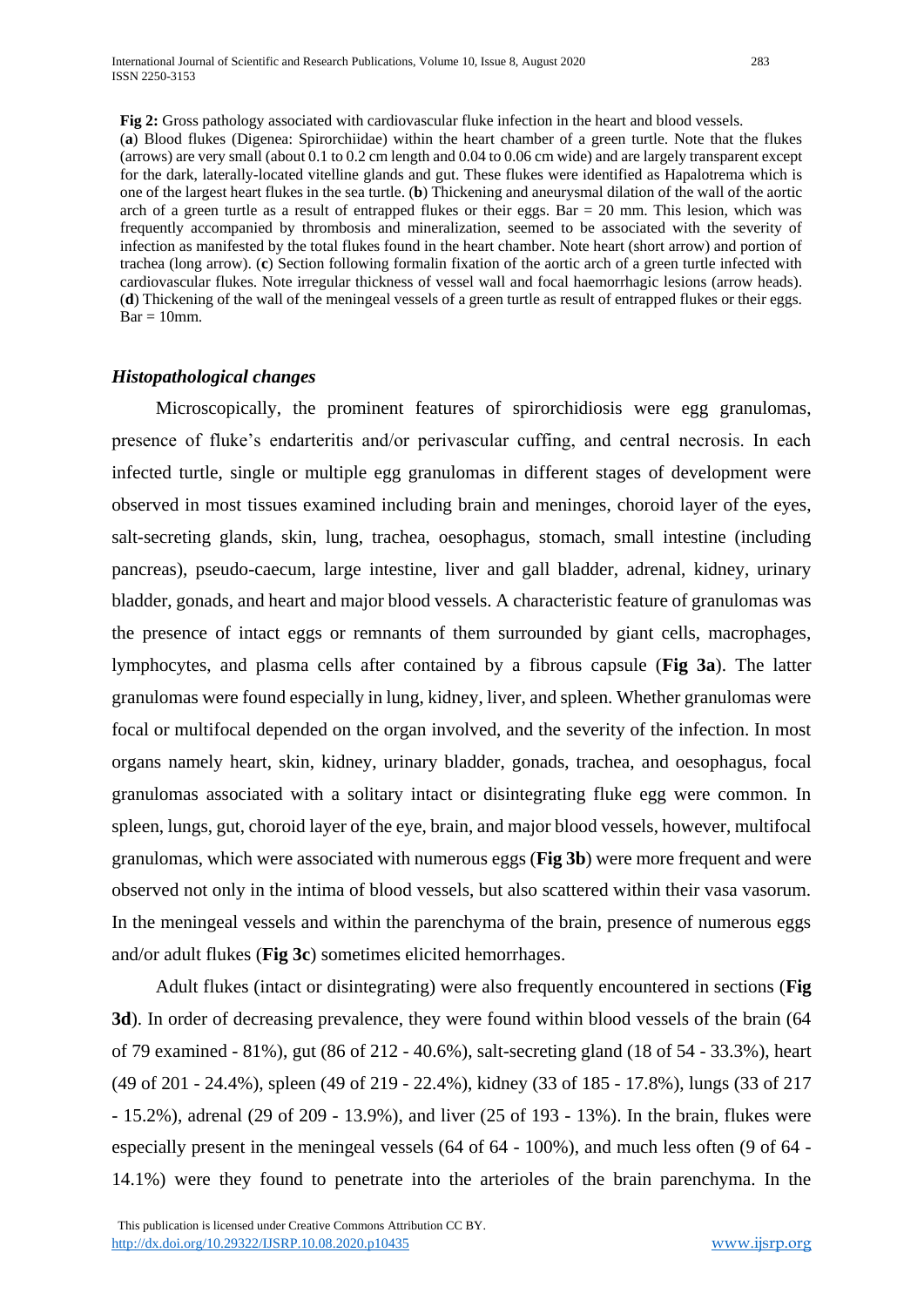gastrointestinal tract, flukes were of comparable prevalence in all regions such as the stomach (64 of 86 - 74%), small - (56 of 86 - 65%), and large intestines (58 of 86 - 67.5%). In all of these sections, blood vessels of the submucosa and beneath the serosa seemed to be the most common sites. In the heart, flukes were usually buried between myocardial fibres. Blood vessels in the medulla (16 of 18 - 88.9%) of salt-secreting glands were more likely to be the sites of flukes than vessels in the cortex (4 of 18 - 22%). In kidney and adrenal however, flukes were mostly observed in the cortical blood vessels (25 of 33 - 75%, 25 of 29 - 85%, respectively) rather than in the medulla (15 of 33 - 45.8% and 6 of 29 - 20%, respectively). In the spleen, arteries in the trabeculae were the sites of the flukes, and in the lungs, arteries adjacent to large bronchi were the most frequent site where flukes were found. On two occasions, however, disintegrating flukes were within capillaries of the interalveolar septa. Of 25 specimens with flukes in the liver, 23 had flukes within the veins of portal area. In one case, flukes encapsulated by fibrous tissue, macrophages, and pseudo-pallisaded giant cells, were on the capsule of the liver, adjacent to fluke migration tracts and necrotic debris that were also surrounded by fibrous tissue, macrophages, and giant cells.

Granulomas in which neither eggs nor flukes could be demonstrated were often observed surrounding a zone of central necrosis, which in turn contained flukes or persistent remnants of them, such as rod-shaped disintegrating vitellaria or sperm of the flukes.

Because of shrinkage and distortion of flukes and/or their eggs during histological processing, their generic identification based on morphology was seldom possible. Presence of a golden-brown egg with an elongated tail, or of a spined cuticle, however, justified their identification as *Laredius sp* and/or *Hapalotrema* sp, respectively.



 This publication is licensed under Creative Commons Attribution CC BY. <http://dx.doi.org/10.29322/IJSRP.10.08.2020.p10435> [www.ijsrp.org](http://ijsrp.org/)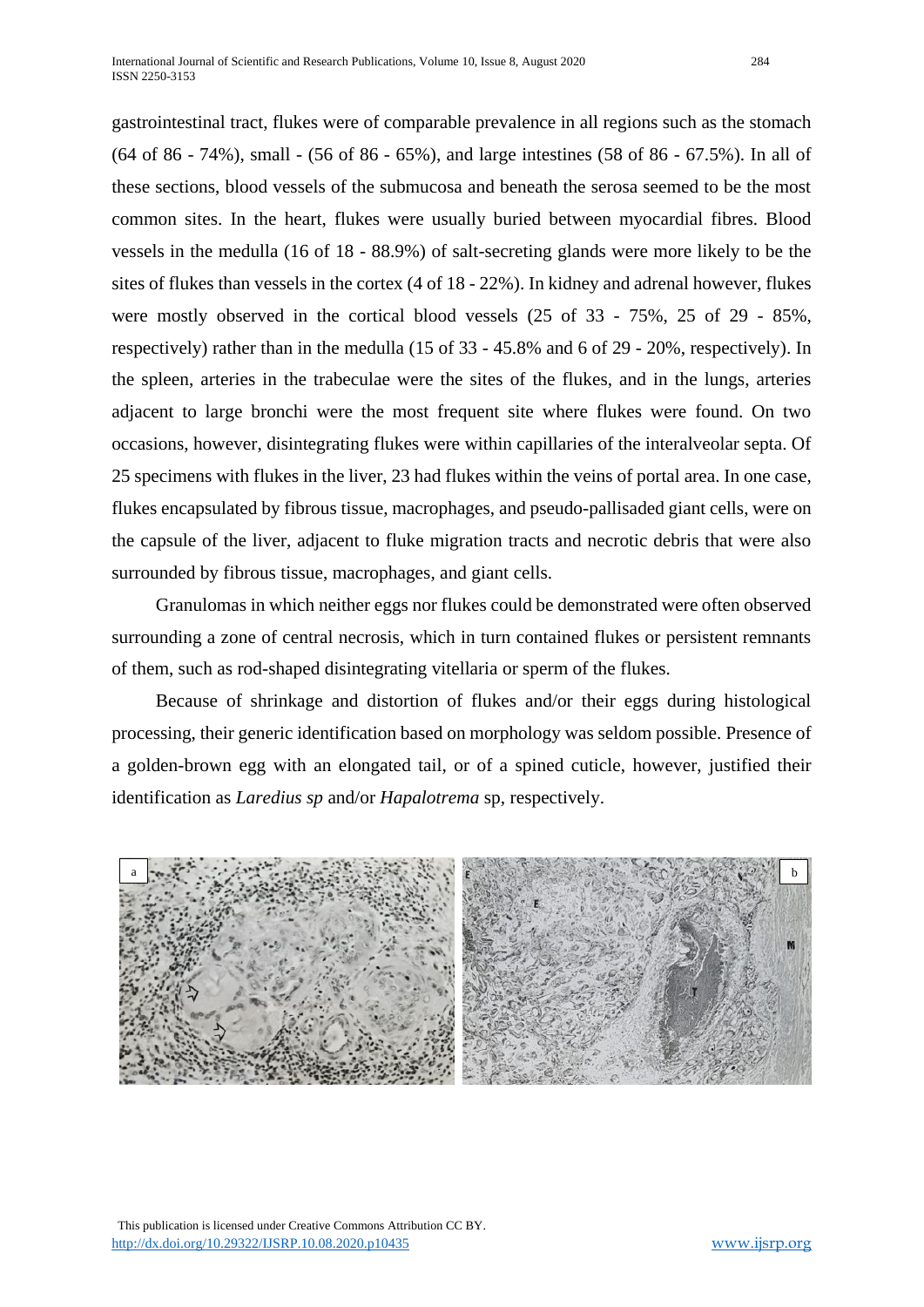

**Fig 3:** Histopathology spirorchidiosis in the heart, blood vessel, and meningen. (**a**) A typical granuloma associated with blood fluke infection. Note the disintegrating remnants of fluke egg(s) (arrows) within multinucleated giant cells and surrounding mononuclear cells. Haematoxylin and eosin x275. (**b)** Microscopic appearance of lesions shown in **Figure 2a**. Note muscularis of the vessel (M), numerous eggs (E), and central necrosis (T) which was probably the tract of a fluke. Haematoxylin and eosin x48. (**c)** Severe meningeal lesions associated with spirorchid infection. Note normal brain parenchyma (N) and the lodgement of remnants of adult flukes (arrows). Haematoxylin and eosin x45. (**d)** Adult flukes (long arrow) and formation of their eggs (short arrow) in the heart muscle of a green turtle severely infected by blood flukes (Digenea: Spirorchiidae). Haematoxylin and eosin x 114.

Another interesting feature that was probably associated with this infection was the presence of nodules within the serosa and/or muscularis of the gut in a total of 123 C *mydas*  and 12 E *imbricata* examined (**Fig 4a**). These nodules were white or darkly pigmented and fibrotic, measuring about 0.4 to 0.6 cm in diameter. They were most frequently observed in the small intestine, followed by the stomach and then large intestine. Microscopically, nodules consisted of a thick fibrous wall surrounding necrotic debris (**Fig 4b**). Sometimes fragments of eosinophilic cuticle-like material, and sperm–like particles resembling those in the tegument and testes, respectively, of the flukes, were observed within lesions. Raised, darkly pigmented linear lesions, measuring about 2 - 8 cm long and 0.3 x 0.5 cm wide were occasionally observed within or beneath the mucosa of the large intestine of a total of nine C *mydas* and one *E imbricata* (**Fig 4c**). Microscopically, these lesions were seen to consist of masses of fluke eggs (**Fig 4d**).





 This publication is licensed under Creative Commons Attribution CC BY. <http://dx.doi.org/10.29322/IJSRP.10.08.2020.p10435> [www.ijsrp.org](http://ijsrp.org/)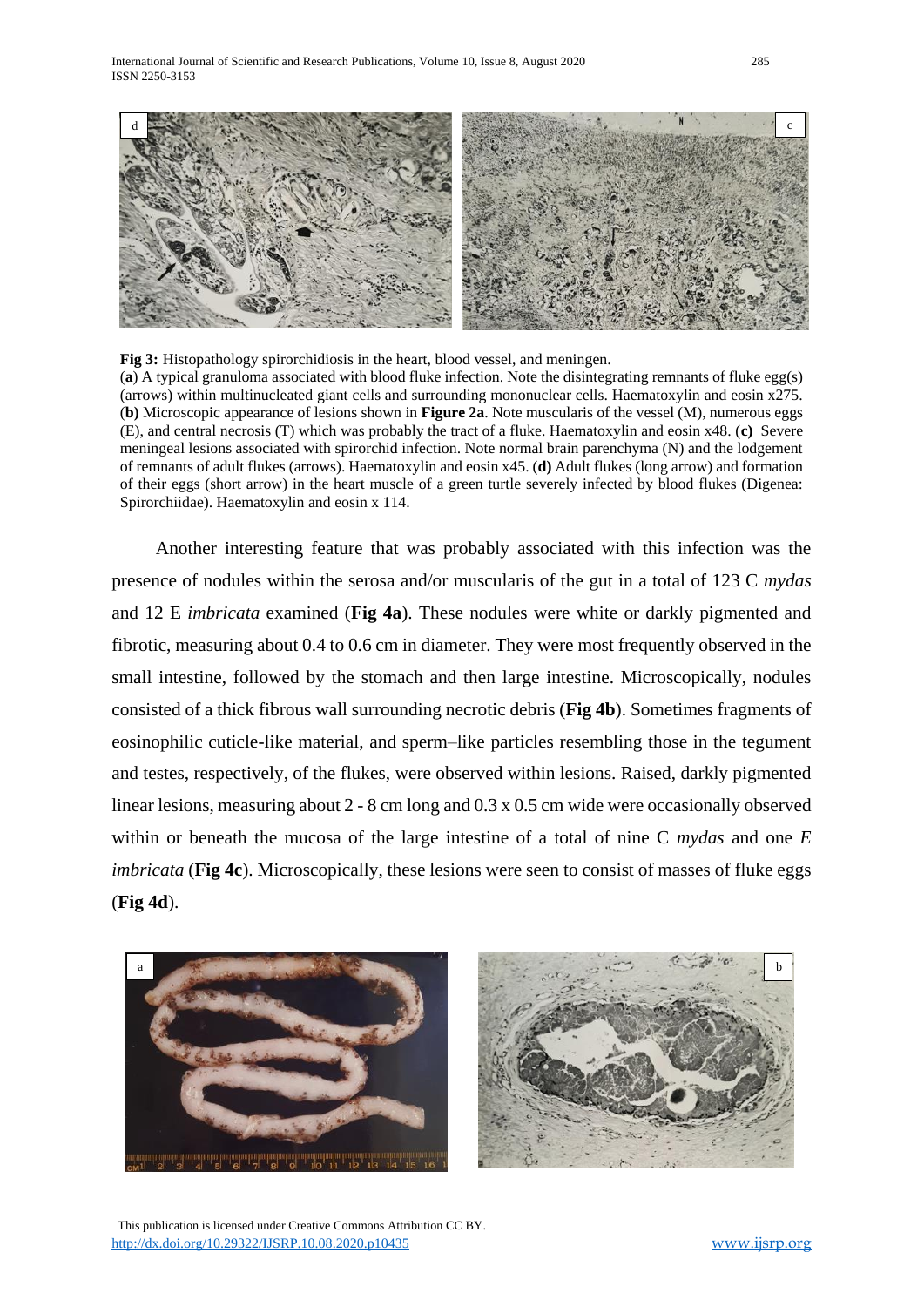International Journal of Scientific and Research Publications, Volume 10, Issue 8, August 2020 286 ISSN 2250-3153





**Fig 4:** Gross and microscopic pathology blood fluke in the gastrointestinal.

(**a**) Multiple dark-pigmented intra-serosal nodules in the intestine of a green turtle severely infected by blood flukes. (**b)** Microscopic appearance of a nodule as shown in **Figure 4a**. A granulomatous reaction and a ring of fibrosis surrounds necrotic debris, which probably indicates the tract of the fluke. Haematoxylin and eosin x 114. (**c)** A raised darkly pigmented linear swelling in the mucosa of pseudocaecum of a green turtle. Bar = 12 mm. (**d)** Microscopic appearance of lesion shown in **Figure 4c**. Note masses of eggs entrapped in the submucosa of the pseudo-caecum. Haematoxylin and eosin x45.

#### *Infection of flukes other than spirorchids*

#### *Prevalence and the level of infection*

As is in the heart and associated blood vessels, flukes were also consistently found (134 of 134 - 100%) in all parts of the gastrointestinal tract such as stomach, small intestine, and the large intestine. In the urinary and gall bladders, however, their prevalence was 39.6% (53 of 134) and 47.8% (64 of 134), respectively.

Various kinds of flukes (**Table 6**) and a wide range in the level of infection (**Table 7**) in each organ was found. The highest number was in the large intestine  $(200 \pm 397)$ , followed by the stomach (120  $\pm$  196), small intestine (61  $\pm$  92), gall (16  $\pm$  18), and urinary bladders (8  $\pm$ 15).

| Organs          | Family            | Genera         | <b>Prevalence</b>   |
|-----------------|-------------------|----------------|---------------------|
| Stomach         | Pronocephalidae   | not determined | 134/134             |
|                 | Microscaphiidae   | not determined | 42/134              |
| Small intestine | Pronocephalidae   | not determined | 44/134              |
|                 | Microscaphidiidae | not determined | 134/134             |
|                 | Angiodictyidae    | not determined | 9 <sub>b</sub> /134 |
|                 | Rhytidodiidae     | not determined | 17/134              |
| Large intestine | Microscaphiidae   | not determined | 122/134             |
|                 | Angiodictyiidae   | not determined | 134/134             |
|                 | Paramphistomiidae | not determined | 88/134              |
|                 | Rhytidodiidae     | not determined | 19/134              |
| Urinary bladder | Pronocephalidae   | Pyelosum       | 50/134              |

**Table 6:** Prevalence of flukes in the gastrointestinal tract, gall, and urinary bladders of a total of 134 *C mydas* in Indonesia.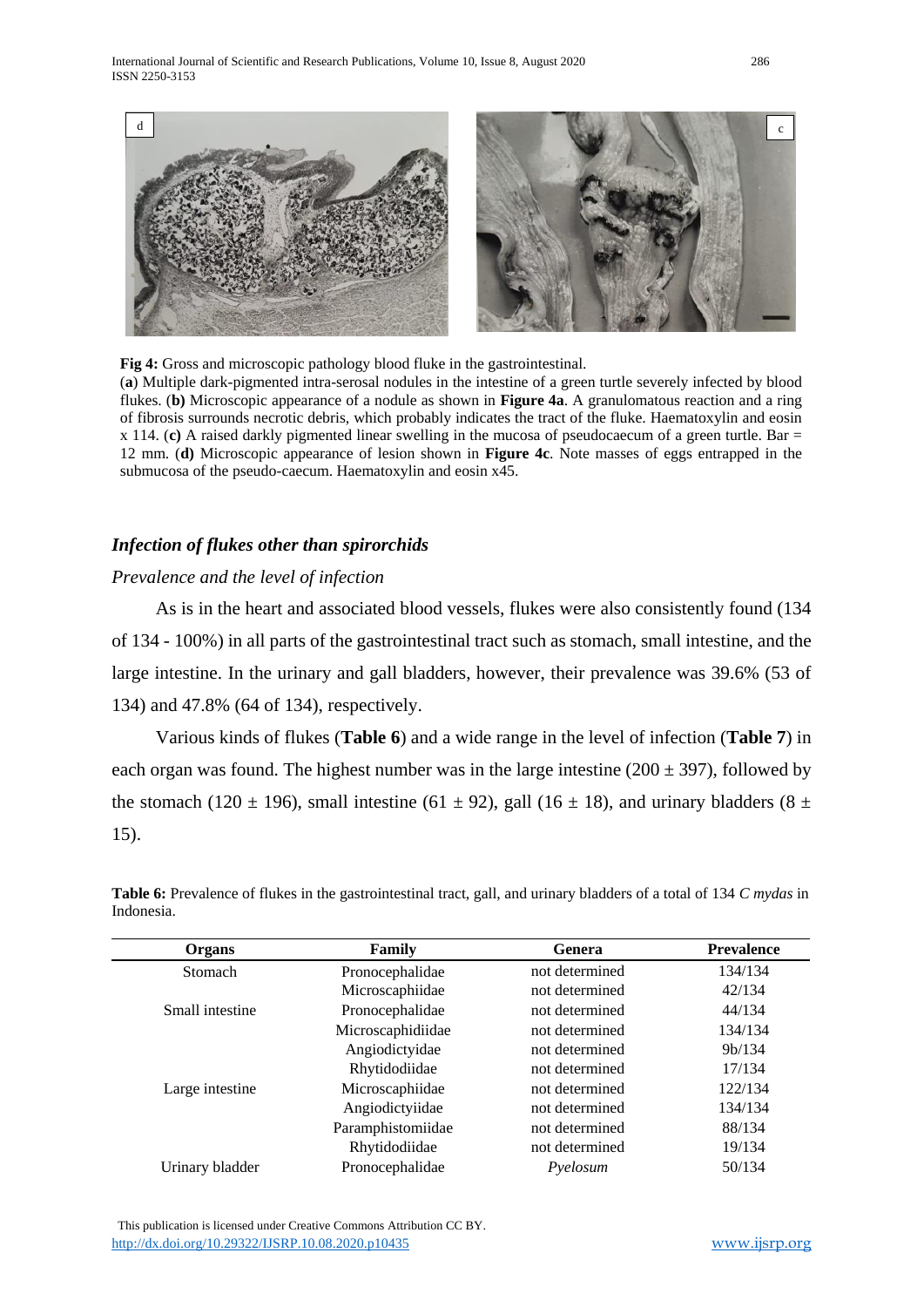International Journal of Scientific and Research Publications, Volume 10, Issue 8, August 2020 287 ISSN 2250-3153

|              | Gorgoderidae | Plesiochorus         | 5/134  |
|--------------|--------------|----------------------|--------|
| Gall bladder | Rhytidodidae | <i>Rhytidodoides</i> | 64/134 |
|              | Telorchiidae | <i>Orchidasma</i>    | 20/134 |
|              | Unidentified | Unidentified         | 3/134  |

**Table 7:** Mean number of flukes found in a total of 134 green turtles in Indonesia, in relation to the organs where they were observed (except the heart and associated blood vessels).

| Organs          | <b>Mean</b> | SD  | <b>Minimum</b> | <b>Maximum</b> | N     |
|-----------------|-------------|-----|----------------|----------------|-------|
| Stomach         | 120         | 196 | 10             | 1253           | 134   |
| Small intestine | 61          | 92  | 10             | 567            | 134   |
| Large intestine | 200         | 397 | 20             | 2726           | 134   |
| Urinary bladder |             |     |                | 81             | $53*$ |
| Gall bladder    | 16          | 18  |                | 84             | $64*$ |

\* Total *C mydas* with flukes

#### *Pathological changes possibly associated with flukes other than spirorchids*

Apart from petechial haemorrhages, there were no obvious pathological changes associated with flukes other than spirorchids. Such haemorrhages were mostly observed in the gastrointestinal tract (**Fig 5a**), in which its prevalence was 30.4% (41 of 134). Petechial haemorrhages were more frequently observed in the stomach (24 of 134 - 17.9%) than in the large intestine (14 of 134 - 10.4%) or small intestine (3 of 134 - 2.2%). Petechial haemorrhages were also occasionally found in the urinary bladder (**Fig 5b**) or the gall bladder; prevalence in those organs were 9.4% (5 of 53) and 4.7% (3 of 64), respectively. Presence of petechial haemorrhages in the gut, gall, and urinary bladders did not appear to be related to total numbers of flukes in that organ (**Table 8**).



**Fig 5:** Pathological changes associated with flukes other than spirorchids. (**a**) Petechial haemorrhages in the mucosa of the stomach of a green turtle, presumed to be due to infection with pronocephalids which are engorged with blood (arrow). (**b**) Petechial haemorrhages in the mucosa of the urinary bladder of a green turtle, possibly associated with pronocephalids infection (arrows). Note the multinodular appearance of the mucosa, which is normal in sea turtles.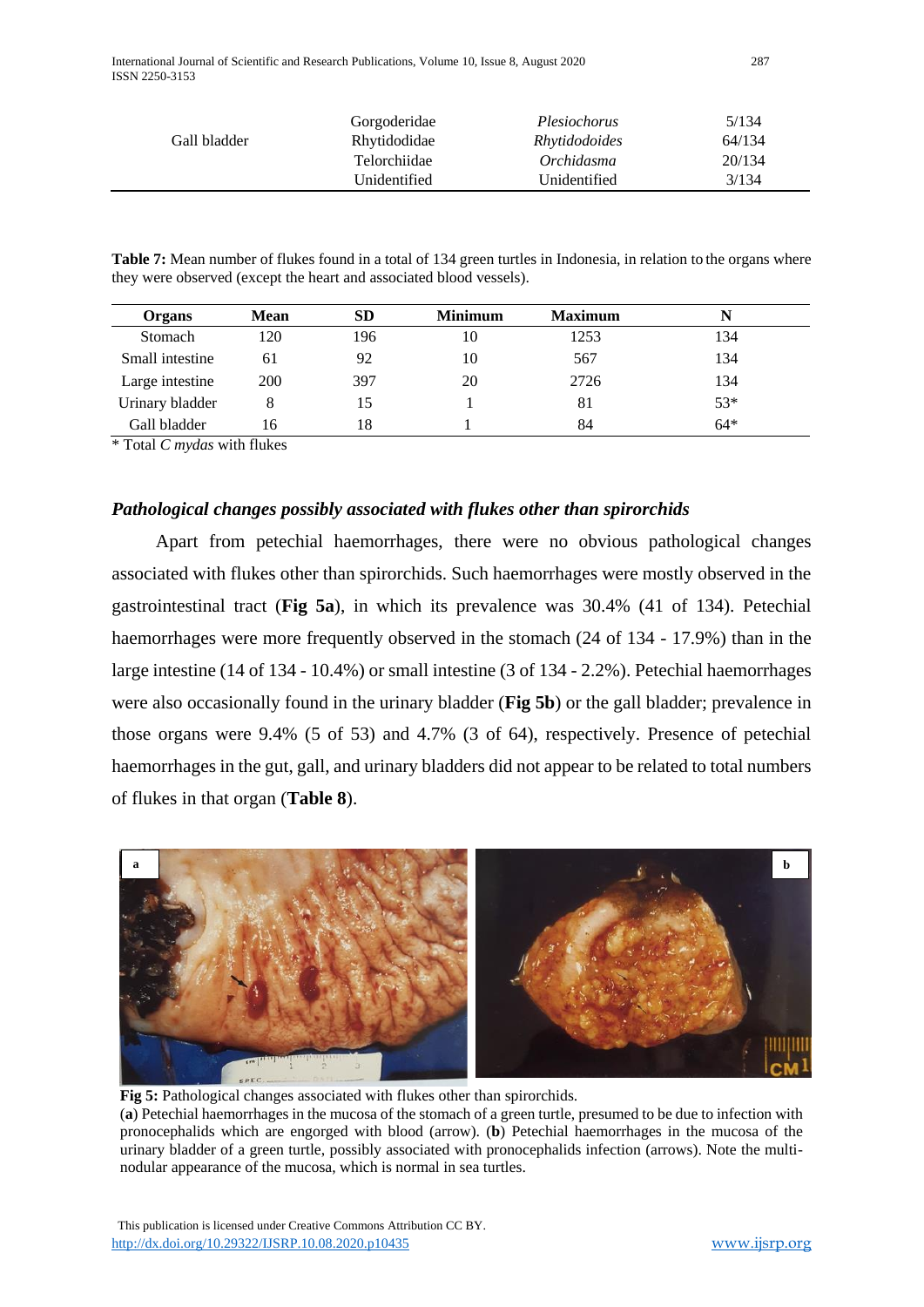| <b>Organs</b> (and number | <b>Prevalence</b> $(\% )$ |                        | Range of total number of flukes per turtle |                            |  |  |
|---------------------------|---------------------------|------------------------|--------------------------------------------|----------------------------|--|--|
| of flukes present)        |                           |                        | In those with petechiae                    | In those without petechiae |  |  |
| Stomach (134)             | 17.9                      | $(24 \text{ of } 134)$ | 18 to 1197                                 | 10 to 1253                 |  |  |
| Small intestine (134)     | 2.2                       | $(3 \text{ of } 134)$  | 10 to 567                                  | 11 to 440                  |  |  |
| Large intestine (134)     | 10.4                      | $(14 \text{ of } 134)$ | 20 to 1355                                 | 20 to 2726                 |  |  |
| Gall bladder (64)         | 4.7                       | $(3 \text{ of } 64)$   | 15 to 81                                   | 1 to 84                    |  |  |
| Urinary bladder (53)      | 9.4                       | $(5 \text{ of } 53)$   | 14 to 52                                   | 1 to 81                    |  |  |

**Table 8:** Prevalence of petechial haemorrhage in the gut, gall, and urinary bladders, presumed to be associated with flukes in marine turtles in Indonesia.

## *Correlation between fluke burdens with bodyweight/CCL ratio, and some blood variables*

Significant negative correlations with high correlation coefficients (Table 9) were found between the total number of CVF and: red blood cell count ( $rs = 0.55$ ,  $P = 0.001$ ), packed cell volume (rs =  $-0.56$ , P = 0.001), and haemoglobin concentration (rs =  $-0.64$ , P = 0.001). indicating that the presence of heart flukes was associated with some degree of anaemia.

**Table 9:** Relationships between total cardiovascular flukes (CVF) or total other flukes (non-CVF), with bodyweight/CCL (B/C) ratio, red blood cell (RBC) count, packed cell volume (PCV), and haemoglobin concentration [Hb] in green turtles in Indonesia.

| <b>Parameters</b>           | Spearman correlation coefficient $(r_s)$ | Significance (P value) |
|-----------------------------|------------------------------------------|------------------------|
| Total CVF and B/C ratio     | $-0.21$                                  | 0.050                  |
| Total CVF and RBC           | $-0.55$                                  | 0.001                  |
| Total CVF and PCV           | $-0.56$                                  | 0.001                  |
| Total CVF and [Hb]          | $-0.64$                                  | 0.001                  |
| Total non-CVF and B/C ratio | 0.12                                     | 0.078                  |
| Total non-CVF and RBC       | 0.17                                     | 0.193                  |
| Total non-CVF and PCV       | 0.07                                     | 0.124                  |
| Total non-CVF and [Hb]      | 0.14                                     | 0.143                  |

Application of the Bivariate Spearman Correlation test revealed that the total number of flukes present in places other than the heart and adjacent blood vessel were correlated neither with blood parameters (RBC, PCV, or Hb) nor bodyweight/CCL ratio (**Table 9)**. This emphasizes the important of blood flukes in the general health status of marine turtles.

## **IV. Discussion**

The first report on cardiovascular flukes (Digenea: Spirorchiidae) infection in green and hawksbill turtles in Indonesia is provided. Five genera namely *Learedius, Hapalotrema, Neospirorchis, Amphiorchis,* and *Monticellius* were identified in C *mydas* and *E imbricata*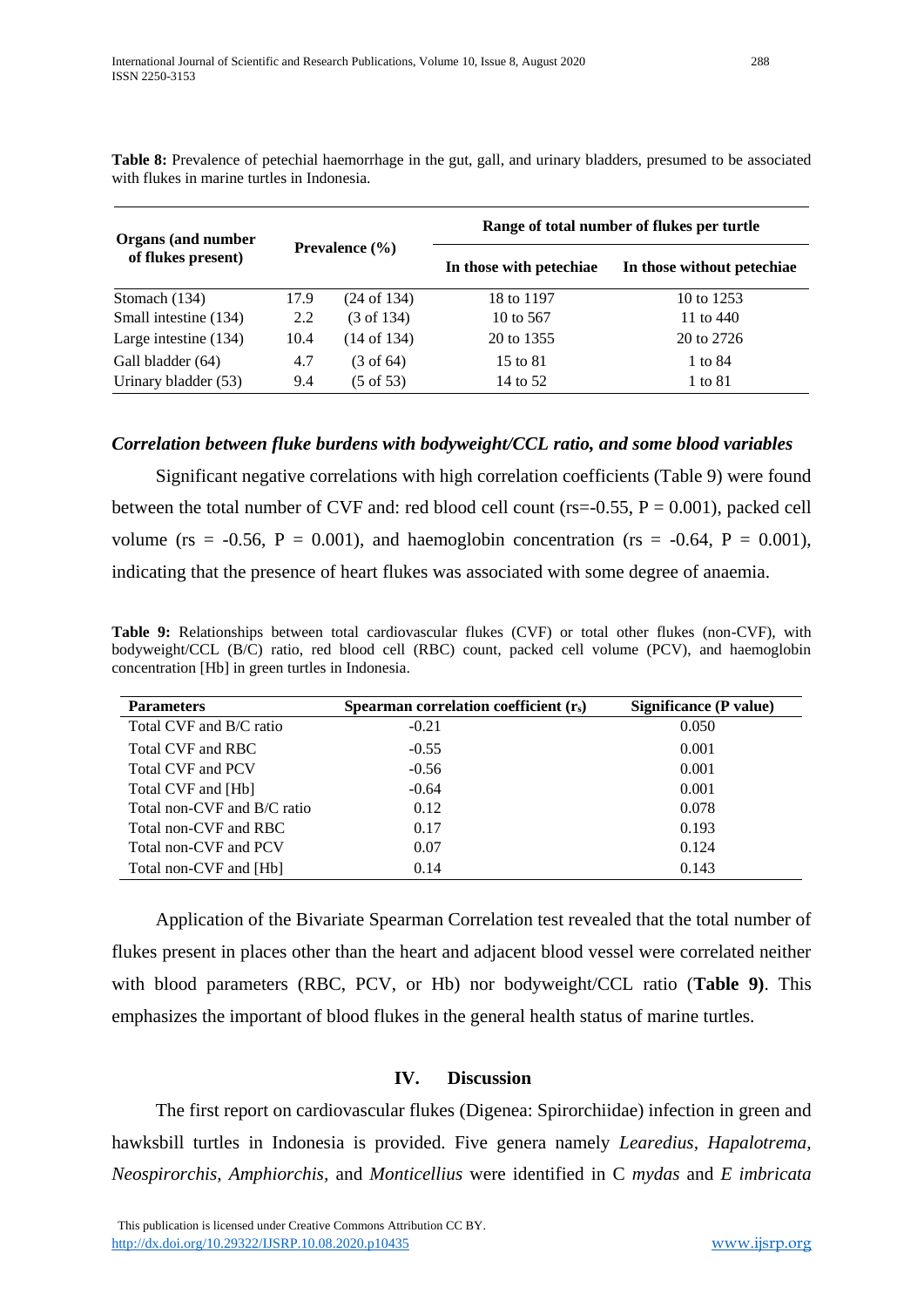captured from 11 widely dispersed capture sites, representing a wide geographical range. The large number of samples examined, provided abundant and presumably unbiased evidence that cardiovascular fluke infection is widespread in wild sea turtles in Indonesia. The fact that the prevalence of trematodiasis in both species (C *mydas* and *E imbricata)* was 100%, in which their presence was significantly correlated with certain blood variables, may be of particular importance in view of the endangered status of these species and increasing human encroachment on their habitat in Indonesian waters. The association between total spirorchids found within the heart chamber and adjacent blood vessels with the presence of vascular lesions in the aortic and brachiocephalic arches, and the discovery of a mixed infection composed of two to four genera of flukes both in C *mydas* and *E imbricata* in the present study appear to be new findings. Presence of flukes other than spirorchids did not seem to be significantly correlated with the general health status of the green turtles, as reflected by some blood variables and bodyweight/CCL ratio.

Spirorchidiasis in the present study was diagnosed with confidence, as it was based not only on histopathology, but also on direct observation of flukes in the heart and adjacent major blood vessels. The prevalence of the CVF infection in wild C *mydas* and *E imbricata* in Indonesia (100%) was higher than that reported in wild sea turtles in other regions such as Puerto Rico  $(25\%)^{31}$ , Florida  $(33\%)^{12}$ , Bermuda  $(55\%)^{13}$ , Australia  $(72\%)^{11}$ , Italy  $(17,5 (33,3\%)^{24}$ , and Hawaii  $(90\%)^{23}$ . Other workers in Hawaii<sup>32</sup>, who used an ELISA to detect the presence of blood flukes in green turtles, found a prevalence of 80%. One or a combination of the following reasons might explain the higher prevalence in Indonesia. First, transmission of the disease was probably more efficient under tropical conditions in Indonesia. For example, C *mydas* in some habitats such as near Bunaken in the southeast Celebes feed predominantly on sea grasses such as *Thalassic hemprichii* and *Enhalus acoroides*<sup>33</sup>, which are known to support large populations of marine gastropods. The significant differences in ELISA-Ab titre among various groups of green turtles from different geographical regions has been reported in Hawaii<sup>32</sup>. A second explanation may be differences in the methods of diagnosis. Whereas in Australia and Hawaii the workers searched visually for flukes in the heart and associated blood vessels<sup>11,12</sup>, the heart and associated blood vessels did not wash to dislodge the flukes as was the practice in the present study. Some flukes, especially those belonging to the genus *Learedius* are very small and are not detected on gross examination, particularly if any blood clots remain in the heart. Thus, diagnosis based solely on visual observation with the unaided eye is inaccurate. Other workers, who grossly examined squashed preparations of brain, liver, kidney, or spleen, scrapings of intestinal wall, or fixed mesenteric vessels in an attempt to find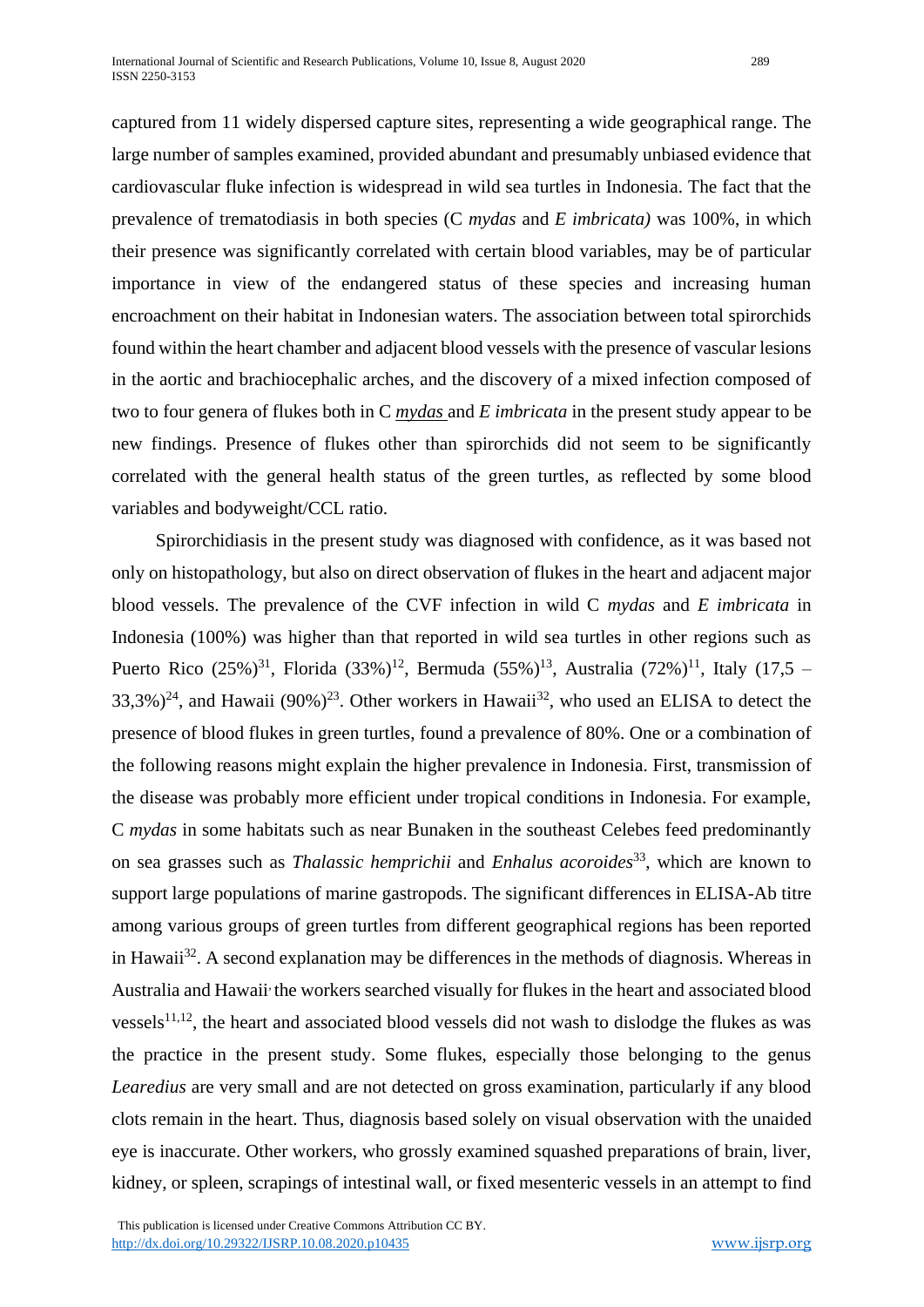adult spirorchids and/or their eggs<sup>12,13</sup>, did not confirm the presence of flukes in the heart or associated blood vessels. As the predilection site of spirorchids is within the heart chamber, searching for these flukes in places other than the heart must result in a lower prevalence being recorded.

The use of ELISA provides a new approach to the detection of the blood flukes in marine turtles<sup>24</sup>, particularly as this technique can be applied to live turtles. However, as the life cycle of these flukes has not yet been defined, caution in interpretation of results is needed. The cutoff value of any negative control using captive-reared turtles must be carefully defined, as they may also be infected<sup>11,17</sup>, though perhaps at a low level. Another consideration is, that the prevalence survey of spirorchid infection conducted in Hawaiian green turtles used only three genera of blood flukes viz. *Carettacola, Hapalotrema,* and *Learedius* as sources of antigen<sup>32</sup>, so that other genera present might not be detected. It has been known that there are at least eight genera of spirorchids are harboured by marine turtles $^{11}$ .

A third possible explanation for the different in fluke prevalence is the condition of turtles examined. Results on prevalence of CVF reported so far were mostly based on the examination of turtles found dead which may thus have autolyzed before being necropsied<sup>12,13</sup>. Examination for flukes in the present study was always conducted immediately after turtles were killed.

In the present study, the level of infestation of heart flukes in *C mydas* was higher than those found in *E imbricata.* Host size, and presumably age seemed unlikely to be the cause of difference in this study; as most hawksbills examined were immature, they could be expected to harbour more flukes rather than the green turtles that were mostly mature. Difference in habitat of these two species may explain the contrasting fluke prevalence. Whereas C *mydas* is a herbivore that feeds mainly on sea grasses and algae<sup>34</sup>, *E imbricata* is considered an omnivore that feeds particularly on coral reefs and rocky outcrops $35,36$ . However, whether the intermediate host(s) of the heart flukes is more abundant in the C *mydas* feeding ground rather than in *E imbricata* feeding areas needs to be explained.

The intensity of infection of heart flukes in infected turtles found in this study was comparable to those reported from C *mydas* in the Great Barrier Reef, Australia<sup>11</sup>, but higher than those reported from Bermuda<sup>13</sup> or Hawaii<sup>21</sup>. As in regard to prevalence, factors such as local environment, methods of diagnosis, and condition of turtles examined probably explain the varying severity of infection.

An interesting finding in the present study was that in C *mydas,* the CVF burden decreased with increasing size, and presumably age of turtles. Smaller turtles, ie those with a CCL up to 60 cm were found to harbour more flukes than those with a CCL between 61 cm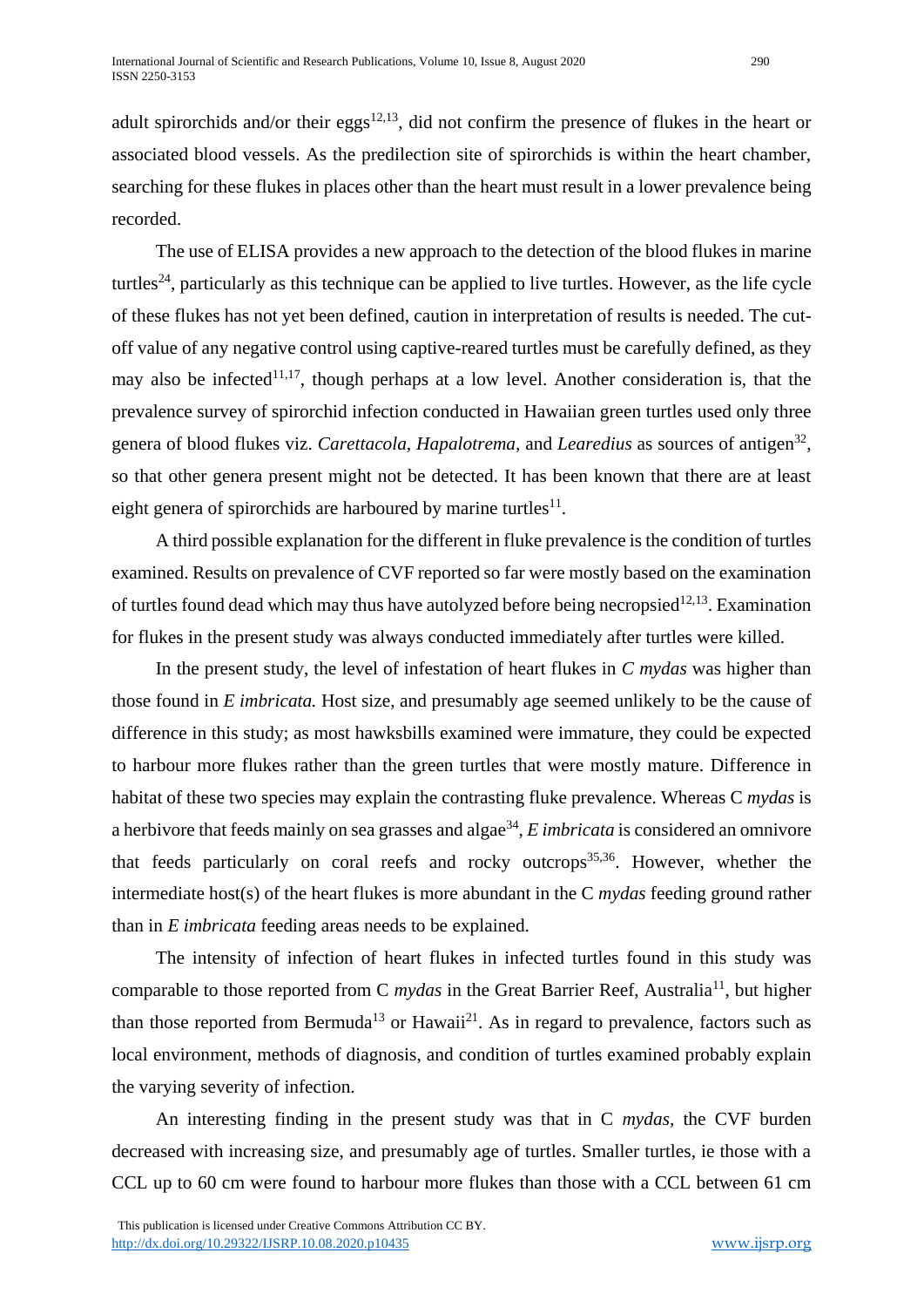and 122 cm. The reason for this phenomenon is not clear, but the development of an immune response might be involved. The first contact of C *mydas* with snails is probably during the post-hatchling period, when the young turtles occupy open ocean pelagic habitats. This was indicated by the finding that the stomach of a post-hatchling C *mydas,* removed from the stomach of a shark caught near Durban, South Africa, was filled with the pelagic snail *Janthina janthina*<sup>37</sup>. Whether this snail is an intermediate host for CVF, is unknown. More intensive contact between green turtles and the suspected snails probably occurs when they arrive at benthic foraging areas, where they begin feeding on seagrasses and algae. It has been suggested that marine gastropods were known to be well supported by these two floras $11$ . It seems likely that this enhanced contact between the turtle and the parasite might stimulate an immune response against the flukes. Turtles in general, are reported to have a capability to form antibody and immunological memory when they are challenged with diverse soluble and particulate immunogens<sup>38</sup>.

Two genera namely *Learedius* and *Hapalotrema* were the most prevalent spirorchids in green and hawksbill turtles. This finding was comparable to those reported in the Cayman Islands<sup>17</sup>, Bermuda<sup>13</sup>, North Queensland, Australia<sup>11</sup>, Hawaii<sup>23</sup>, and Puerto Rico<sup>31,39</sup>.

Dual infection with these flukes in the one host was reported in north Queensland, Australia<sup>11</sup> and in Hawaii<sup>23</sup> who also observed concurrent infections with three genera *(Learedius, Hapalotrema,* and *Carettacola)* in C *mydas*. In the present study however simultaneous infection of turtles with four genera of spirorchids was found. Given the complexity of life history of sea turtles and the varied marine environment in which they live, these findings were not surprising. Marine turtles are known to migrate extensively, thus enhancing the possibility of infection with several or more flukes. However, as there is no indication about what species of snail might be the intermediate host, research in regard to this aspect is paramount.

Pathological changes associated with blood fluke infection in this study are comparable to those previously reported<sup>11,12,13,17</sup>. Importantly, however, in the present study, the severity of lesions in the brain and aortic arch ie aneurisms and thickening and hardening of arterial walls – sometimes accompanied by thrombosis, seemed to be related to the number blood flukes recovered from the turtle. This might explain why such severe lesions were seldom observed by other workers who noted fewer parasites. Except for several heavily infected (average of 36 flukes per turtle) wild C  $mydas$  in Australia<sup>11</sup> in which the fluke burdens were high (between 23 - 167), these lesions so far have not been reported in sea turtles from other countries, nor in farmed or oceanarium-reared green turtles harbouring up to six and 23 flukes,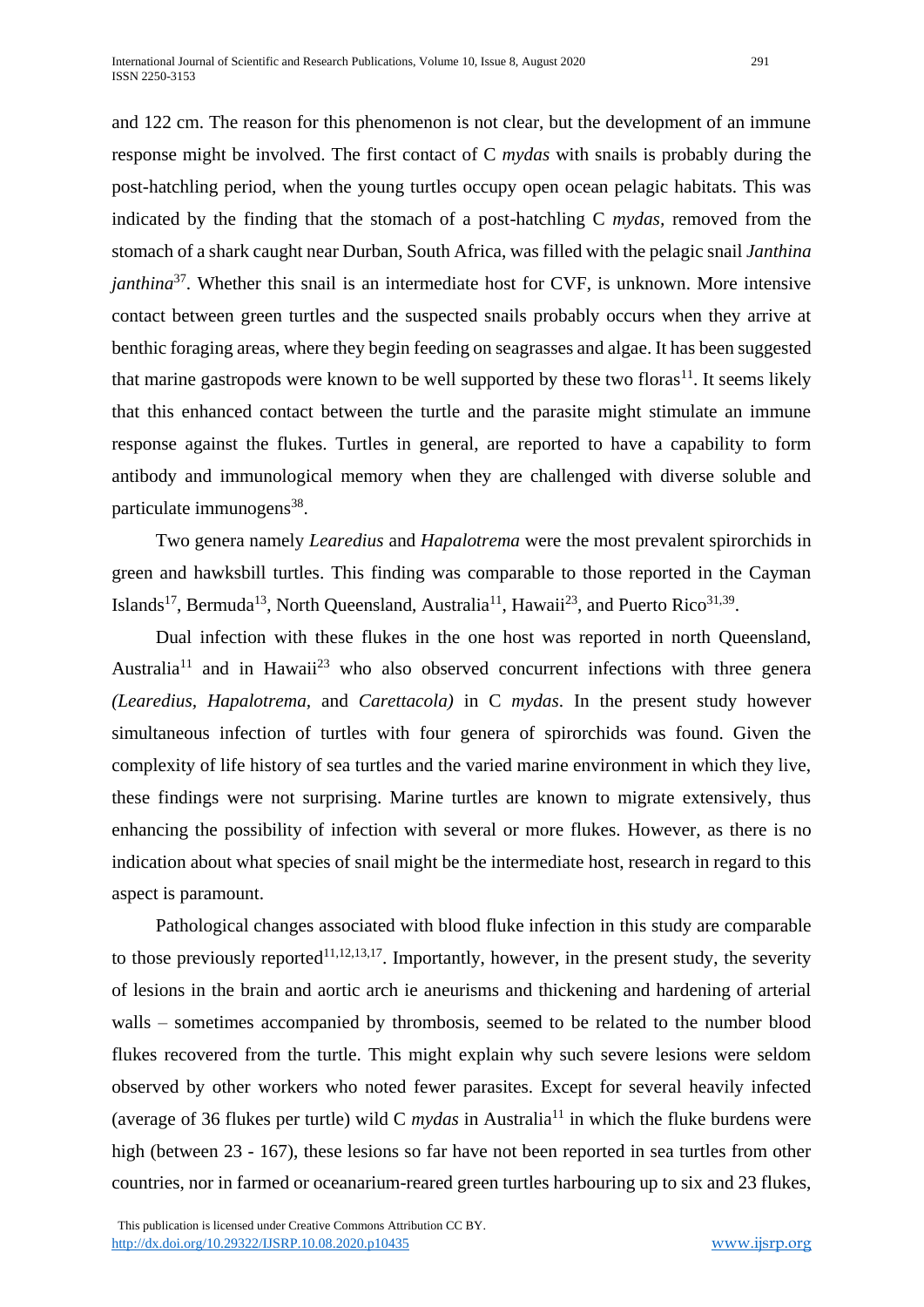## respectively $40$ .

A total of 35 turtles (55.6% of those in which brain was examined) was observed to have spirorchidiosis with severe brain involvement. Haemorrhages associated with the lodgement of flukes and/or their eggs in the meningeal vessels and within the brain parenchyma, was, again, correlated with the number of flukes found within the heart and adjacent blood vessels (at least 60 flukes per turtle). Spirorchidiosis with brain involvement has been reported in wild and oceanarium-rear green turtles from Australia<sup>10,11</sup>, but the brain lesions observed did not seem to be as severe as in the present study.

Cysts (Nodular granulomas) adjacent to but distinctively separate from arterial aneurisms were another interesting finding in this study. Microscopically, these Nodular granulomas cysts contained flukes and/or eggs morphologically similar to those within the heart, so it seems likely they might indicate ectopic spirorchid infection. The means by which the blood flukes and/or their eggs escape from the blood vessels is, however, undetermined.

Another lesion observed in this study that apparently has not been reported previously was the presence of multiple darkly pigmented nodules in the muscularis and/or serosa of the stomach, small, and large intestine. Although the presence of eosinophilic cuticle-like material, resembling that found in the tegument of the flukes suggested these lesions were associated with flukes, it was not determined whether it was solely associated with spirorchid or other flukes.

The consistent finding of a large number and variety of trematodes other than spirorchids probably suggests that such flukes are unlikely to affect the general health and survival of the green turtles in Indonesia adversely. This was suggested by the finding of no significant correlations between the total numbers of these flukes with bodyweight/CCL ratio and some blood variables such as RBC, PCV, and Hb. A further detailed study on the species of flukes associated with petechial haemorrhages in the gut, gall, and urinary bladder need to be done.

Spirorchid infection, especially when severe and involving in excess of, for example, 60 flukes per turtle, is clearly a major problem in marine turtles in Indonesia. Anaemia as indicated by negative correlations between spirorchid burden and bodyweight/CCL ratio, and erythrocytes parameters such as RBC, PCV, and Hb, is an obvious consequence of this disease in marine turtles. Lodgement of adult flukes and/or their eggs in almost all tissues examined, particularly the brain, heart, lungs, spleen, and liver, is clearly threatening the life of the turtles.

## **V. Conclusion**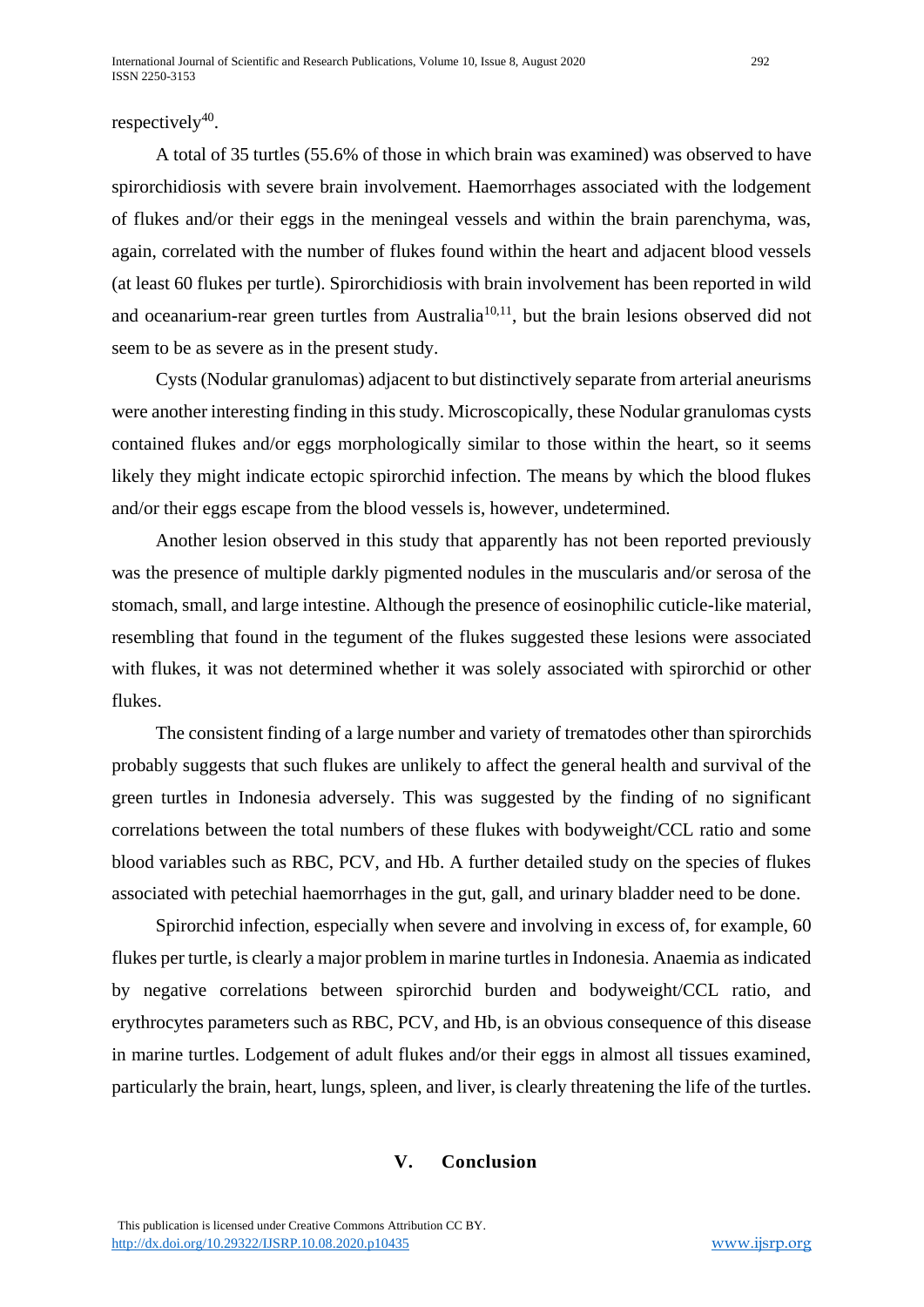The prevalence of spirorchidiasis in both *C mydas* and *E imbricata* were 100%, involving flukes of six genera of the family Spirorchiidae in *C mydas*, and four genera in *E imbricata*. A single, or multiple species could be found in a turtle, with the intensity of infection varied between 9 -197 flukes per turtle. Depending on the intensity of infection, the pathological effects associated with cardiovascular flukes included anaemia, hydropericardium, hydroperitoneum, thickening and hardening of arterial walls. Microscopically, egg granulomas, presence of flukes, endarteritis and/or perivascular cuffing, and central necrosis were prominent. Other flukes were also consistently found (100%) in all parts of the gastrointestinal tract, 40% in urinary bladder, and 48% in gall bladder. The total number of flukes present in the places other than the cardiovascular system were correlated neither with blood parameters nor bodyweight/curved carapace length ratio. Findings in this study indicated that cardiovascular fluke infection is a major problem in marine turtles in Indonesia, with anaemia and lodgement of adult flukes and/or their eggs causing life threatening illness.

#### **References**

- [1]. Witham R (1975). Focal necrosis of the skin in tank reared turtles. *J Am Vet Med Assoc*: 163-656
- [2]. Reme A (1980). Quelques problemes sanitaires et pathologiques dans L'elevage intensif de la tortue marine (*Chelonia mydas*, L) a la Reunion. *Rev Elev Med Vet Pays Trop* 33:177-192
- [3]. Garnet S (1980). A preliminary report on the nutrition and management of turtle hatchlings on Badu Island. Management of turtle resources, Research Monograph 1. James Cook University, North Queensland, pp 36- 41
- [4]. Glazebrook JS (1983). Deseases of captive and wild sea turtles in Nothern Australia. PhD Thesis. Graduate School of Tropical Veterinary Sciences, James Cook University of North Queensland. 280 pp
- [5]. Lauckner G (1985). Diseases of Reptilia. In *Diseases of Marine Mammals*, Vol 4 part 2 (Ed O Kinne), Biologische Anstalt Helgoland, Hamburg, pp 553-625.
- [6]. Balazs GH, Pooley SG (1991). Research plan for marine turtle fibropapilloma. NOAA-TM-NMFS-SWFSC-156. US Department of Commerce, National Oceanic and Atmospheric Administration, National Marine Fisheries Service, Southwest Fishery Science Centre, Honolulu, Hawai, 113 pp
- [7]. Williams EH, Bunkley-Williams Let, Peters EC, Pinto-Rodriguez B, Morales MR, Mignucci-Giannoni AA, Hall KV, Rueda-Almonacid JV, Sybesma J, De Calventi BI and Boulton RH (1994). An epizootic of cutaneous fibropapillomatosis in green turtles *Chelonia mydas* of the Carribean: part of a panzootic? *J Aquat Anim Health* 6:70-78.
- [8]. Brooks DE, Ginn PE, Miller TR, Bramson L, and Jacobson ER (1994). Occular fibropapillomas of green turtles (*Chelonia mydas*). *Vet Pathol* 31:335-339
- [9]. Adnyana W, Ladds PW and Blair D (1997a). Observations of fibropapillomatosis in green turtles (*Chelonia mydas*) in Indonesia. *Aust Vet J* Vol 55 (10):737-742.
- [10]. Glazebrook JS, Campbell RSF, Blair D (1981). Pathological changes associated with cardiovascular trematodes (Digenea: Spirorchiidae) in a green sea turtle, *Chelonia mydas* (L). *J Comp Path* 91:361-368.
- [11]. Glazebrook JS, Campbell RSF, Blair D (1989). Studies on Cardiovascular fluke (Digenea: Spirorchiidae) infection in sea turtles from the Great Barrier Reef, Queensland Australia. *J Comp Path* 101: 231-250.
- [12]. Wolke RE, Brooks DR and George A (1982). Spirorchidiasis in loggerhead sea turtles (*Caretta caretta*): Pathology. *J Wildl Dis* 18:175-183
- [13]. Rand TG and Wiles M (1985). Histopathology of Infections by *Learedius learedi* Price, 1934 and *Neospirorchis schistosomiatoides* Price, 1934 (Digenea: Spirorchiadae) in Wild Green Turtles, *Chelonia mydas* L from Bermuda. *J Wildl Dis 21:461-463*
- [14]. Monroe R and Limpus CJ (1979). Barnacles on turtles in Queensland waters with descriptions of three new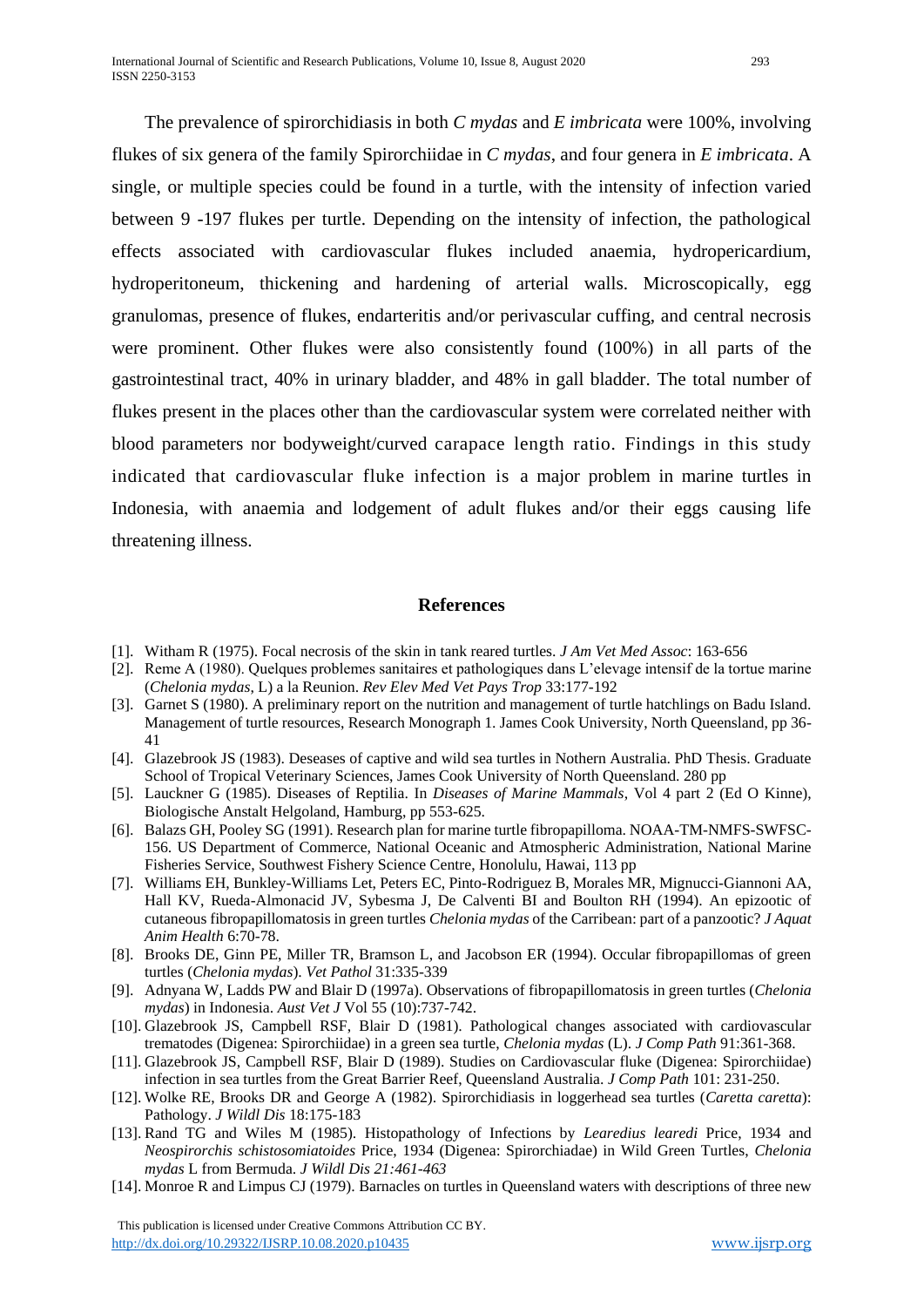species. *Mem Qld Mus* 19: 197-223

- [15]. Schwartz FJ (1974). The marine leech *Ozobranchus margoi* (Hirudinea: pisciocolidae) epizoonotic on *Chelonia* and *Caretta* sea turtles from North Carolina. *Florida Mar Res Publs* 33:16-18
- [16]. Gordon AN, Kelly WR and Lester RJG (1993). Epizootic mortality of free living green turtles, *Chelonia mydas* due to Coccidiosis. J Wildl Dis 29: 490-493.
- [17]. Greiner EC, Forrester DJ and Jacobson ER (1980). Helminth of mariculture-reared green turtles (*Chelonia mydas mydas*) from Grand Cayman, British West Indies. *Proc Helminthol Soc Wash* 47: 142-144.
- [18]. Adnyana W, Ladds PW and Blair D (1997b). Efficacy of praziquantel in the treatment of green sea turtles with spontaneous infection of cardiovascular flukes. *Aust Vet J* Vol 75 (6):405-407.
- [19]. Martin WE and JW Bamberger (1951). New blood flukes (Trematoda: Spirorchidae) from the marine turtle, *Chelonia mydas* (L.). *J Parasitol* 38: 105-110.
- [20]. Rao SL (1976). On two new blood flukes (Trematoda, Spirorchidae) from the heart of *Chelone mydas* L. *Acta Parasitologica Polonica* 24: 119-124.
- [21]. Dailey MD, Fast ML and Balazs GH (1991). *Carettacola Hawaiiensis* N. SP (Trematoda: Spirorchidae) from the Green Turtle, *Chelonia mydas*, in Hawaii. *J Parasitol* 77: 906-909.
- [22]. Dailey MD, Fast ML and Balazs GH (1993) *Hepalotrema dorsopora* sp n. (Trematoda: Spirorchidae) from the Heart of the Green Turtle (*Chelonia mydas*) with a Redescription of *Hepalotrema postorchis*. J Helminthol *Soc Wash* 60: 5-9
- [23]. Dailey MD, Fast ML and Balazs GH (1992). A survey of the trematoda (Platyhelminthes: Digenea) parasitic in green turtles, *Chelonia mydas* (L) from Hawaii. *Bull Southern California Acad Sci* 91: 84-91.
- [24]. Santoro M, Marchiori E, Cassini R, Drigo M, Laccarino D, Di Nocera F, Uberti BD, De Luca G, D'Amore M, Centelleghe C, Pietrobelli M, Marcer F (2020). Epidemiology of blood flukes (Digenea: Spirorchiidae) in Sea Turtles from Tyrrhenian and Adriatic Seas, off Italy. *Parasites Vectors*, pp 1 – 10. <https://doi.org/10.1186/s13071-020-3922-9>
- [25]. Graczyk TK, Aguirre AA and Balazs GH (1995). Detection by ELISA of circulating anti-blod fluke (Carettacola, Hapalotrema, and Learedius) immunoglobulins in Hawaiian green turtles (*Chelonia mydas*). *J Parasitol* 81: 416-421.
- [26]. Pritchard MH and Kruse GO (1982). The collection and preservation of animal parasites. University of Nebraska Press, *Lincoln and London*, 141 pp.
- [27]. Blair D (1983). Paramphistomes (Digenea: Paramphistomidae) parasitic in marine turtles (reptilia: *Chelonia*). *Aust J Zool* 31, 851-867.
- [28]. Owens DW and Ruiz GJ (1980). New method of obtaining blood and cerebrospinal fluid from marine turtles. *Herpetologica* 36:17-20.
- [29]. Stephens GA and Creekmore JS (1983). Blood collection by cardiac puncture in conscious turtles. *Copeia* 2: 522-523.
- [30]. Norusis MJ (1993). SPSS for Windows base system user's guide release 6.0, *SPSS Inc*, 828 pp.
- [31]. Adnyana IBW (1997c). Studies on the harvesting and diseases of wild-caught marine turtles in Indonesia. PhD Thesis, Tropical Veterinary and Animal Sciences, James Cook University of North Queensland, Australia. 230 pp
- [32]. Dyer WG, Williams Jr EH and Bunkley-Williams L (1995). Digenea of the green turtle (*Chelonia mydas*) and the leatherback turtle (*Dermochelys coriacea*) from Puerto Rico. *Caribbean J of Science* 31: 269-273.
- [33]. Aquirre AA and Graczyk TK (1994). Elisa test for the detection of the anti-blood fluke (*Carettacola*, *Hapalotrema*, and *Learedius*) antibodies in juvenile green turtles (*Chelonia mydas*) with and without fibropapillomas in the Hawaiian Islands. Southwest Fisheries Science Centre Administrative Report H-94- 09C, Honolulu, Hawaii, 15 pp
- [34]. Ginano K (1997). Sihir bawah laut Bunaken. *Republika Online*, 2 February 1997.
- [35]. Mortimer JA (1981). Reproductive ecology of the green turtle, *Chelonia mydas*, at Ascension Island. PhD Thesis, University of Florida, Gainesville, Florida, 210 pp.
- [36]. Pritchard PCH and Trebbau P (1984). The turtles of Venezuela. Contribution to Herpetology, No 2, Society for the study of amphibians and reptiles, Oxford, Ohio, 57 pp.
- [37]. Bjorndal KA and Bolten AB (1988). Growth rate of immature green turtles, *Chelonia mydas*, on feeding ground in the southern Bahamas. *Copeia* 1988: 555-556.
- [38]. Hughes GR (1974). The sea turtles of south-east Africa. Il The biology of the Tongaland loggerhead turtle *Caretta caretta* L with comments on the leatherback turtle *Dermochelys coriacea* L and the green turtle *Chelonia mydas* L in the study region. Oceanogr Res Institute (Durban) Invest Rep No 36, 56 pp.
- [39]. Cohen N (1971) Reptiles as models for the study of immunity and its phylogenesis. *J Am Vet Med Assoc* 159: 1662-1671.
- [40]. Fischthal JH and Acholonu AD (1976). Some digenetic trematodes from the Atlantic hawksbill turtle, *Eretmochelys imbricata imbricata* (L.), from Puerto Rico. *Proc Helminthol Soc Wash* 43: 174-185.
- [41]. Glazebrook JS and Campbell RSF (1990). A survey of the diseases of marine turtles in Northern Australia.